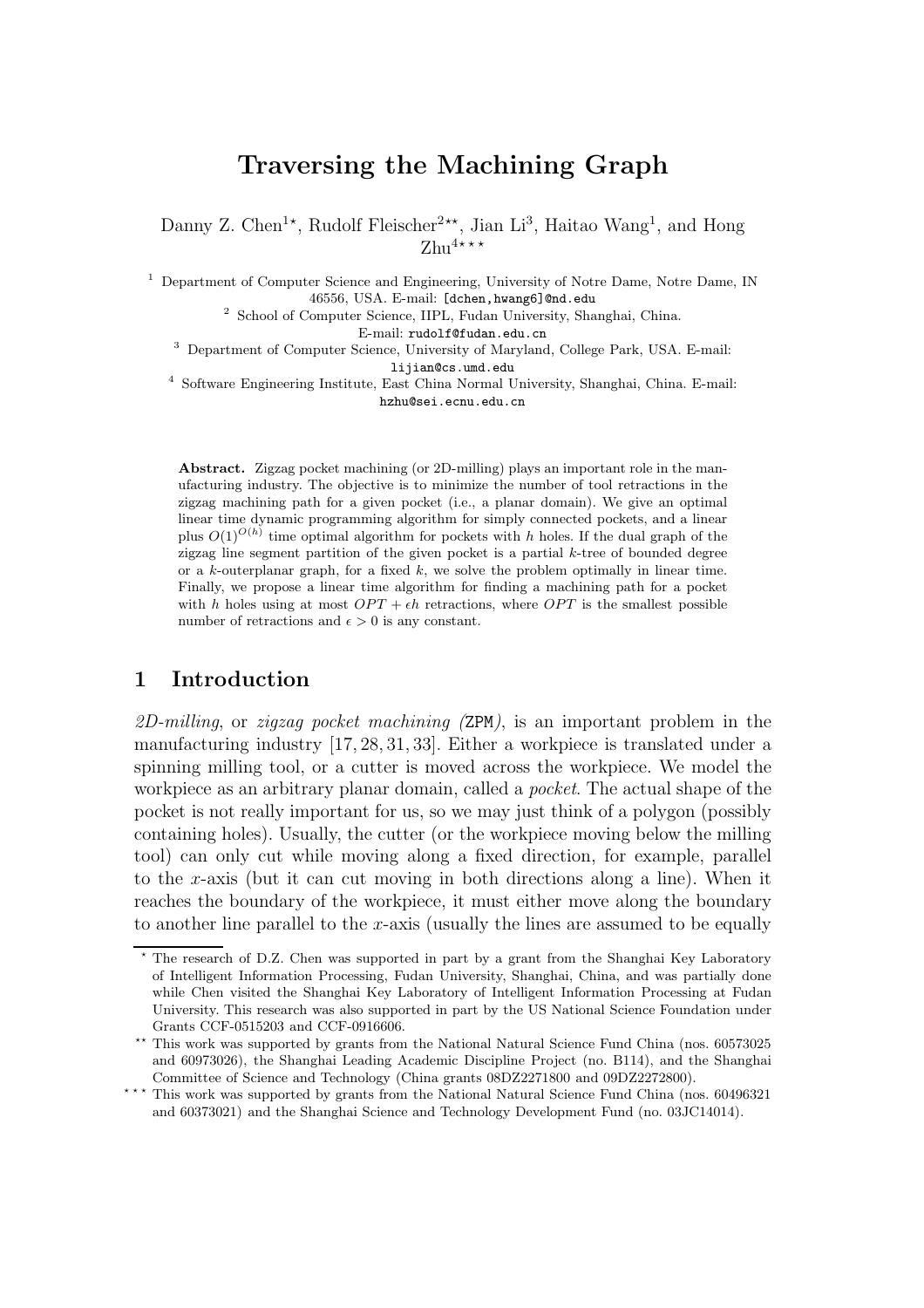spaced with a *zigzag step-over distance*  $\delta > 0$ , but this technical requirement is not important for us), creating a zigzag movement pattern, or it must jump to another part of the workpiece. A jump requires the cutter to be retracted. Since retractions are time-consuming and may have other disadvantages due to technological constraints, the goal is to find a machining path minimizing the number of retractions, under the additional constraint that the cutter must work on any interior part of the workpiece exactly once while it cannot traverse any part of the boundary more than once.

Considerable work has been done on ZPM, see [33] for an extensive survey of the current state-of-the-art. A few algorithms were given in  $[12, 21]$ , but they did not attempt to minimize the number of tool retractions or to optimize any other criteria. Some heuristic methods were used to reduce the number of tool retractions for general pockets [17, 18]. For pockets with holes, ZPM was shown to be NP-hard by Arkin *et al.* [3] by a reduction from the *Planar 3-Satisfiability* Problem [15, 22]. They also presented a linear time approximation algorithm with at most  $5 OPT+6h$  tool retractions based on a graph model, called the *machining graph*, where  $OPT$  is the smallest possible number of retractions and h is the number of holes in the pocket. Tang *et al.* [29] studied a special case when the step-over distance is small with respect to the geometry of the pocket. However, no quantitative measure was given on how small the step-over distance needs to be in order for the solution to be optimal (see [19]).

Tang and Joneja [30] presented a linear time approximation algorithm for ZPM with at most  $OPT + h + N_r$  retractions, where  $N_r$  is the number of the so-called *reducible blocks* of the pocket. Although the coefficients of  $OPT$  and h are both one, the third parameter  $N_r$  can be quite large, depending on the shape of the given pocket, the step-over distance, the inclination of the reference line, etc. For example,  $N_r$  will usually grow with a larger step-over distance. Thus, the results in [3] and in [30] are not directly comparable. Some practical implications and applications of ZPM were discussed in [17, 29].

It is worth pointing out that although ZPM for pockets with holes is NPhard [3], for the important case of simply connected pockets (i.e., without holes), only approximation algorithms were previously known [3, 30]. In fact, it has been an open problem to decide whether the simply connected pocket case is NP-hard.

Other optimization criteria for ZPM have also been considered. For example, multi-tool retraction minimization was studied by Arya et al. [7]. The problem of minimizing the total length of the tool path was studied by Arkin *et al.* [2]. Algorithms for determining a cutting direction in order to minimize the tool retraction length were given by Kim et al. [20]. Some algorithms were designed to optimize the tool path length and the number of tool retractions [1, 27]. A survey of the pocketing requirements can be found in [16]. Tang [28] summarized some recent progress on developing efficient algorithms for several geometric optimization problems in manufacturing.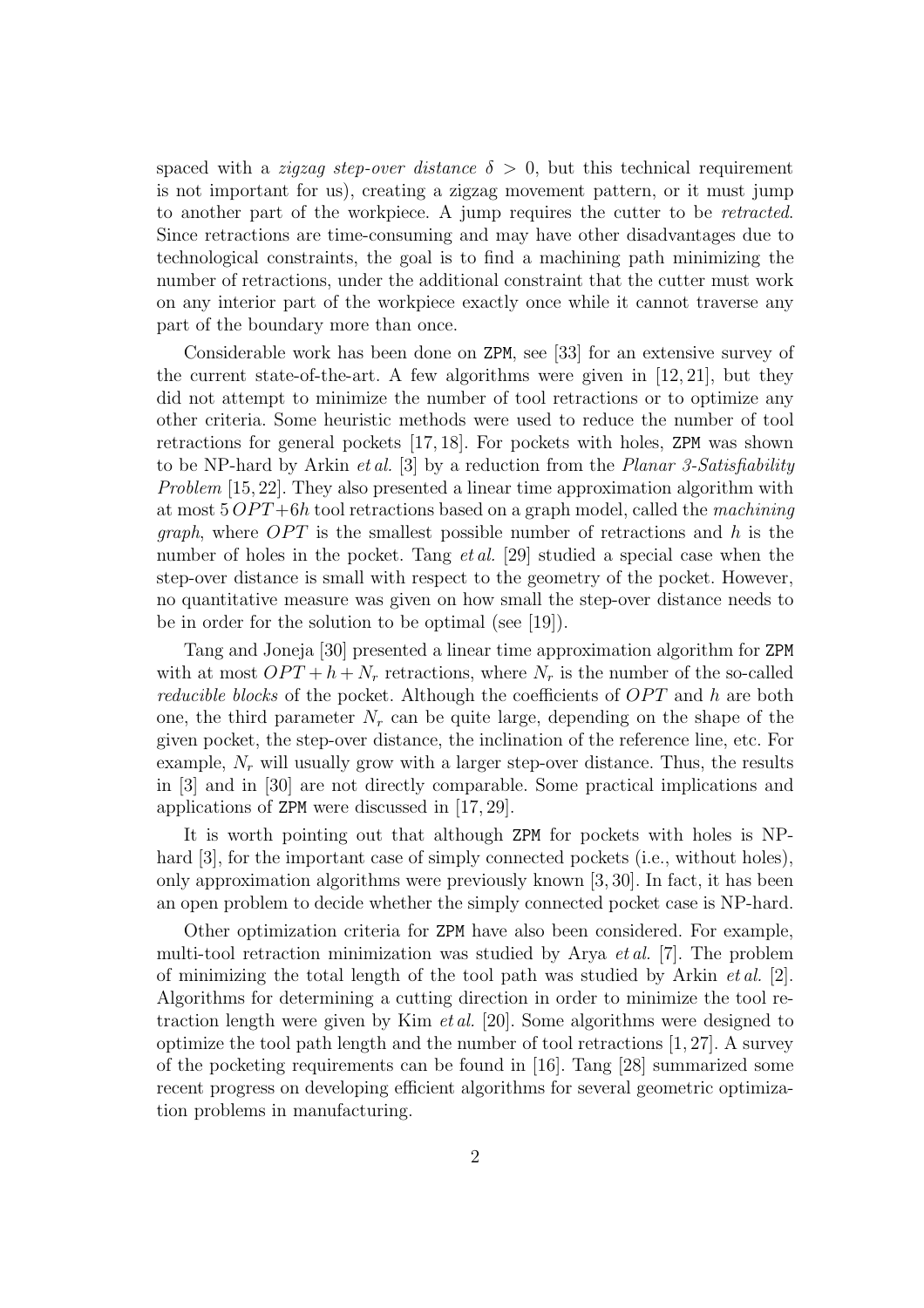In this paper, we present significantly improved algorithms for ZPM. Our techniques are different from the previous ones in [3, 30], and our algorithms are superior in theoretical performance. Our algorithms may also be interesting for practical applications (e.g., for k-outerplanar dual graphs, with a small  $k$ ). More specifically, our results are:

- (1) We give an optimal linear time dynamic programming algorithm for simply connected pockets, settling the open question on the complexity of this case.
- (2) For pockets with holes, we introduce the concept of the boundary graph to remodel the problem, and generalize our dynamic programming approach to optimally solve in time  $O(n)$  the cases when the dual planar graph of the pocket is a partial  $k$ -tree of bounded degree or a  $k$ -outerplanar graph, for any fixed k. Here, we use the algorithmic framework for partial k-trees by Arnborg et al. [6].
- (3) Combining the ingredients of (1) and (2) with Baker's shifting technique for outerplanar graphs [8], we develop a linear time approximation algorithm for finding a machining path with at most  $OPT + \epsilon h$  retractions for a pocket with h holes, for any constant  $\epsilon > 0$ . This substantially improves the previous approximation solutions [3, 30], and in fact gives a best possible approximation if the output quality is measured in terms of the number of holes.
- (4) We give an exact dynamic programming algorithm running in linear plus  $O(1)^{O(h)}$  time for a pocket with h holes. This implies that, in particular, ZPM with a logarithmic number of holes is still solvable in polynomia time.

The rest of this paper is organized as follows. In Section 2, we review some definitions from [3] and state the problem formally. In Section 3, we describe an optimal linear time dynamic program for simply connected pockets. In Section 4, we propose an exact algorithm for the problem of pockets with  $h$  holes. In Sections 5 and 6, we first introduce the concept of a boundary graph and the MVPC problem, and then present exact linear time algorithms if the dual graph of a pocket with holes is a partial k-tree of bounded degree or a k-outerplanar graph. In Section 7, we present a "best possible" linear time approximation algorithm for the general problem.

### 2 Preliminaries

We mainly use the terminology from  $[3]$ . A pocket P is a compact connected planar domain bounded by a contour  $B$ . It is *simply connected* (e.g., a simple polygon) if it contains no holes, or multiply connected otherwise. For a pocket with h holes, B consists of  $h + 1$  unconnected loops (the boundary of the outer face and the boundaries of the  $h$  holes). The edges of  $B$  can be straight line segments or any types of simple curves.

Consider an arbitrary set  $\mathcal L$  of non-crossing line segments (it could even be curves) partitioning  $P$  into a set of regions. Each line segment connects two points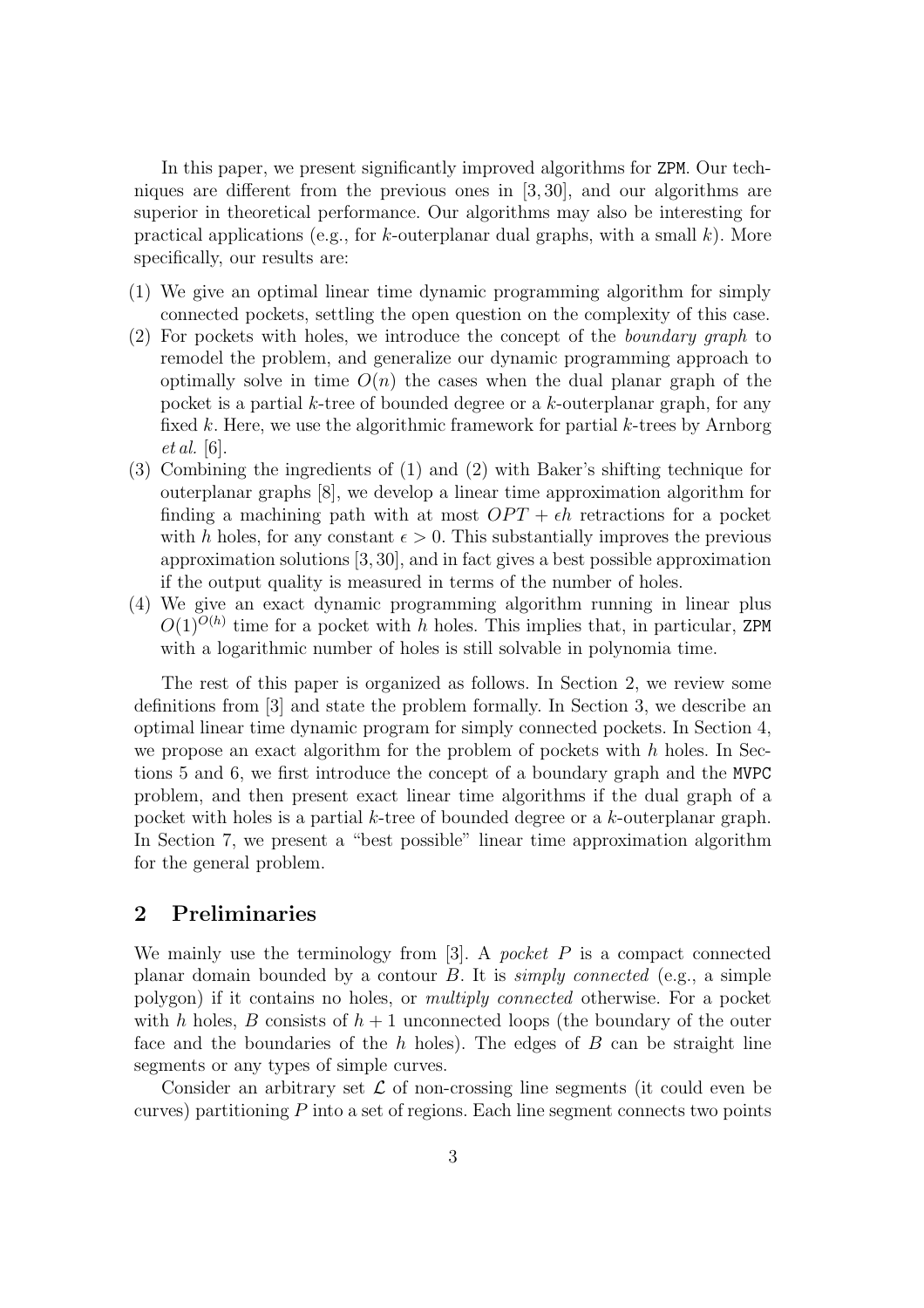

Fig. 1. A simple pocket  $P_G$  with horizontal c-edges (dashed) and its dual graph  $D_P$  (solid straight edges) rooted at m. Some c-edges are labeled by  $ec(x)$ , the c-edge on the boundary of *face*(x) closest to the root. Some c-edge endpoints are labeled by  $left_x$  and  $right_x$ , indicating the first/last encounter with edge  $ec(x)$  when walking counterclockwise around  $B$  starting at the root.

on B. In 2D-milling, the line segments would be parallel and equally-spaced. Let N be the set of all endpoints of the line segments, and let  $n$  denote the size of N. On the node set N, we define the undirected machining graph  $M_P = (N, E)$ , with two types of edges:

- *compulsory* edges (*c-edges*), connecting the two endpoints of a line segment; the c-edges correspond to the line segments in  $\mathcal{L}$ .
- $-$  non-compulsory edges (nc-edges), connecting two neighboring nodes on B not already connected by a c-edge; the nc-edges correspond to paths on  $B$  between neighboring points in N.

Note that every node in  $N$  is incident to exactly one c-edge and at most two nc-edges. Fig. 1 shows an example of a pocket in the plane, partitioned into regions by horizontal line segments (c-edges).

Given a machining graph  $M_P$ , a tool traversing path (or machining path) is a collection  $P$  of simple node-disjoint paths in  $M_P$ , called no-retraction paths, such that every c-edge is traversed exactly once and every nc-edge is traversed at most once.

The machining tool must follow all no-retraction paths of  $P$ . When it reaches the end of a path, it jumps to an unprocessed no-retraction path. This operation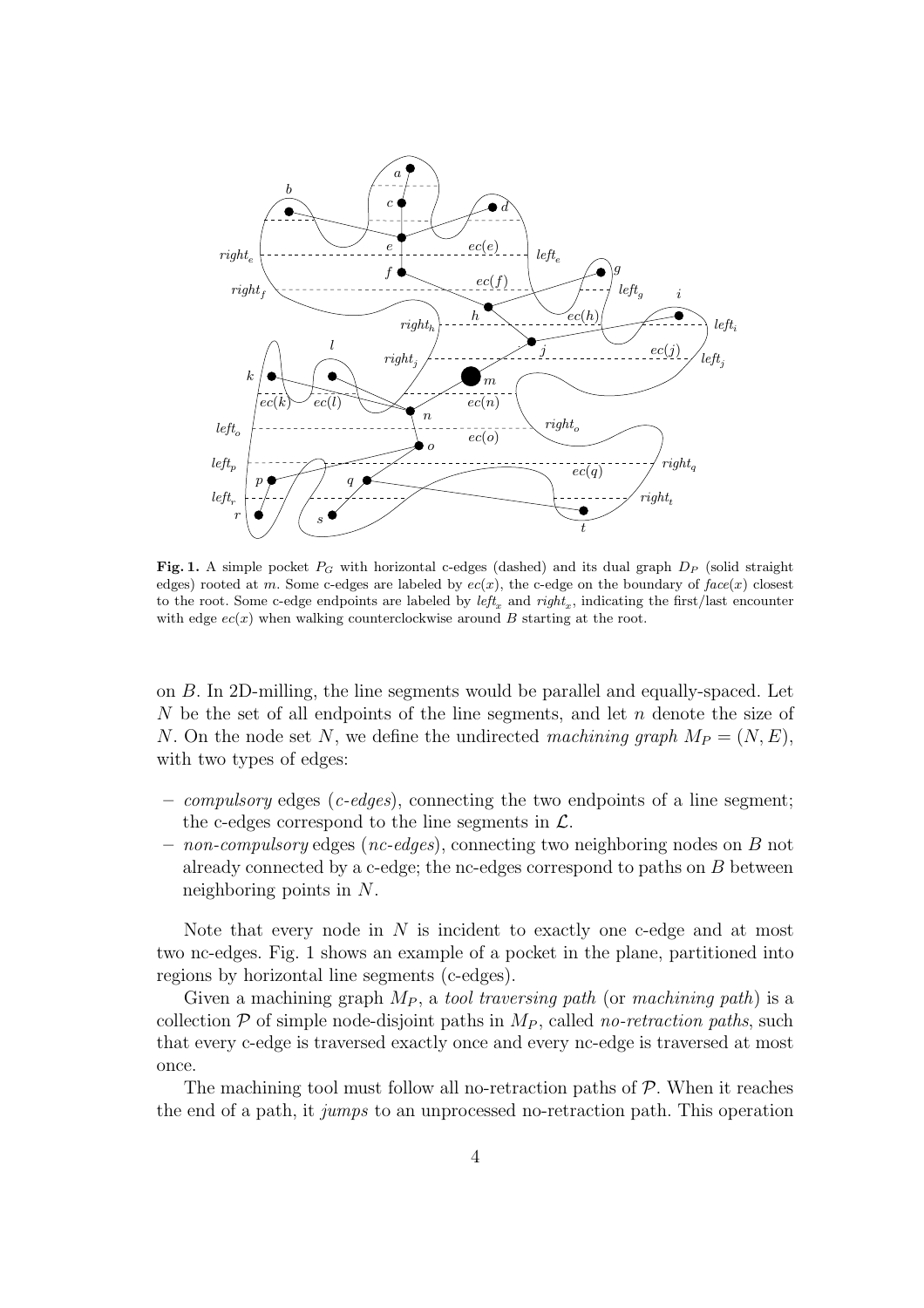is called a retraction. The number of retractions is one less than the number of no-retraction paths in  $P$ . An *optimal* (or minimum) machining path  $P$  minimizes the number of retractions (or equivalently, the number of no-retraction paths in  $P$ ). If the pocket is multiply connected (i.e., has holes), then finding an optimal machining path is NP-hard [3].

The c-edges and nc-edges of a machining graph  $M_P$  induce a planar partition  $P_G$  of the pocket P. The faces F of  $P_G$  induce the dual graph  $D_P = (F, E_d)$  of  $P_G$ , see Fig. 1.

If P has holes,  $D_P$  may be a multigraph. Note that the interior faces of  $D_P$ correspond exactly to the holes of P. Since structural properties like treewidth and k-outerplanarity are usually only defined for simple graphs, we make  $D<sub>P</sub>$ simple by splitting each edge of  $D<sub>P</sub>$  into two edges by adding a new node in the middle of the edge, for example at the intersection between the edge and the unique c-edge it is crossing (see Fig. 4). We call these new nodes  $c$ -nodes, while the original nodes (corresponding to the faces of  $P_G$ ) are f-nodes. Note that adding c-nodes for a simple  $D<sub>P</sub>$  would have no effect on k-outerplanarity and treewidth.

Throughout this paper, we denote by  $OPT$  the minimum number of retractions of all feasible machining paths for  $P$ , the number of holes in  $P$  by  $h$ , the number of nodes in  $M_P$  by n, and the number of edges in  $M_P$  by m. We also abuse the notation by calling  $D_P$  the *dual machining graph* of  $M_P$ .

For a graph  $G$ , we sometimes denote its node and edge sets by  $V(G)$  and  $E(G)$ , respectively.

## 3 A Linear Time Algorithm for Simply Connected Pockets

In this section, we optimally solve  $ZPM$  for a simply connected pocket  $P$  in linear time based on dynamic programming. We first discuss some properties of an optimal traversal of  $M_P$  and then present our new algorithm. Observe that  $D_P$ is a tree if and only if  $P$  is a simply connected pocket. Fig. 1 shows an example. For a node  $v \in F$ , let  $face(v)$  denote the corresponding face in  $P_G$ .

**Lemma 1** ([3]). There exists an optimal machining path  $P$  such that

- 1. each no-retraction path in  $P$  starts and ends with a c-edge, and
- 2. no two nc-edges are traversed consecutively. □

We will now show how to compute a machining path satisfying the conditions of Lemma 1. We treat  $D_P = (F, E_d)$  as a tree T rooted at an arbitrarily chosen node  $root \in F$ . For a node  $v \in F$ , let  $T_v$  denote the subtree of T rooted at v, and let  $P_{G/v}$  denote the portion of the partition  $P_G$  corresponding to  $T_v$ . If  $v \neq root$ , then the boundary of  $face(v)$  contains a c-edge,  $ec(v)$ , of  $M_P$  separating  $face(v)$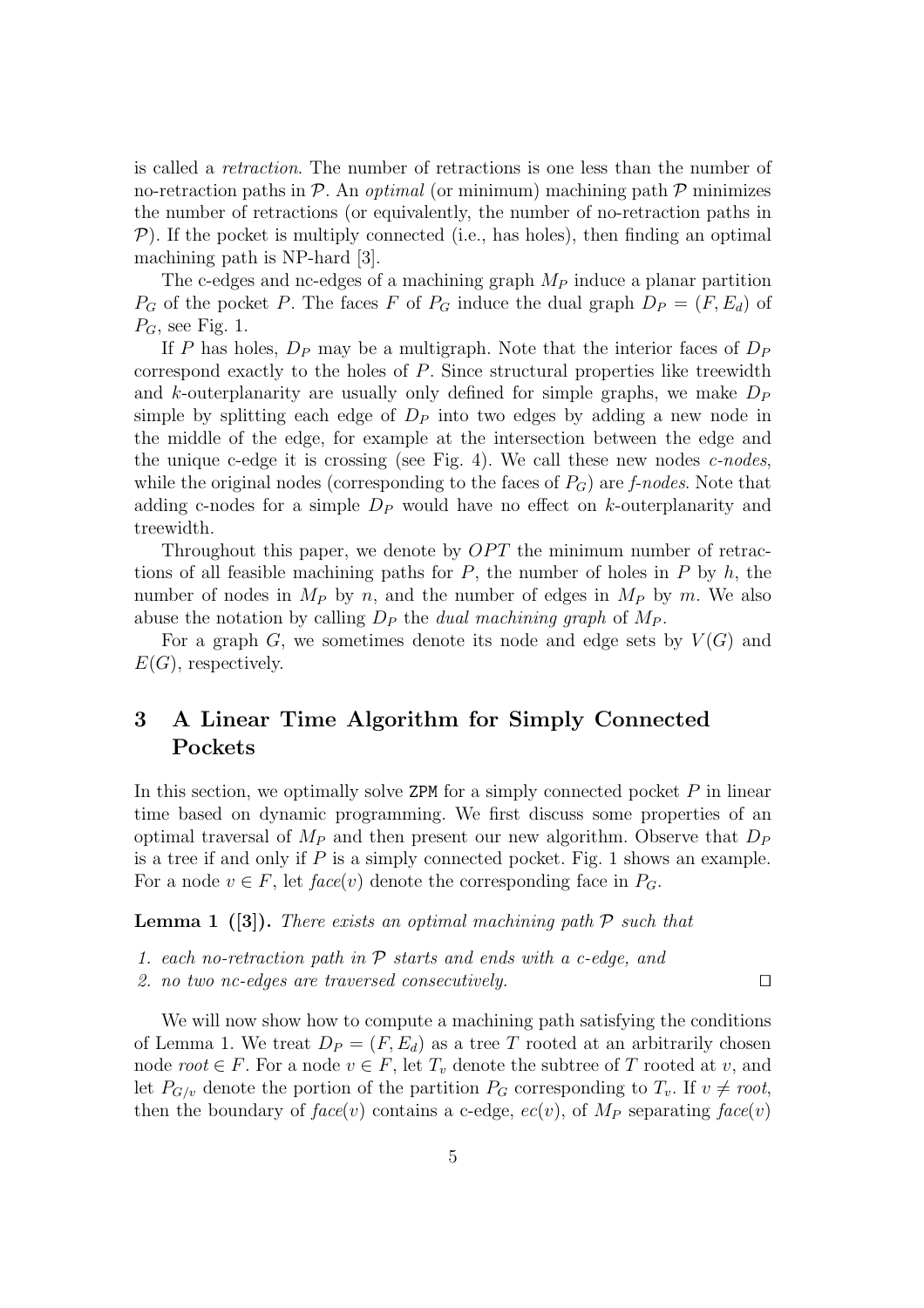from the face of  $v$ 's parent in  $T$ . This c-edge is closest to the root among all c-edges on the boundary of  $face(v)$  and it lies on the boundary of  $P_{G/v}$ .

Let  $M_v$  denote the machining subgraph of  $P_{G/v}$ , where we require that  $ec(v)$ is a c-edge of  $M_v$ . See Fig. 1 for an example. We denote the two endpoints of  $ec(v)$  by  $left_v$  and right<sub>v</sub>, respectively, where  $left_v$  is the endpoint we reach first when we walk counterclockwise along  $B$ , starting somewhere in  $face(root)$ .

We compute optimal machining paths for  $P_{G/v}$  for all nodes v of T in a bottomup manner, starting at the leaves. This will give us a linear time algorithm. In general, an internal v may have k children  $v_1, \ldots, v_k$ , where we assume that  $ec(v), ec(v_1), \ldots, ec(v_k)$  appear counterclockwise along the boundary of  $face(v)$ . Let  $bridge(v_i)$  denote the nc-edge connecting  $ec(v_i)$  and  $ec(v_{i+1})$ , for  $1 \leq i \leq k$ .

When we deal with an internal node  $v$  we have already (bottom-up) computed the machining paths for the subtrees rooted at  $v_1, \ldots, v_k$ , respectively. If v is not the root, we must now extend these paths to integrate the edge  $ec(v)$ . There are a few cases. If  $left_{v_1}$  or  $right_{v_k}$  is the endpoint of a no-retraction path, we can easily extend this path to include  $ec(v)$ . If both these points are endpoints of two different paths, we can directly connect both paths via  $ec(v)$ , thus saving one retraction. If both points are not path endpoints,  $ec(v)$  will form a new path by itself. Since we do not know in advance which case can yield an optimal solution for  $M_P$ , we must provide for all cases, i.e., we use dynamic programming.

We first compute the best way to combine the different solutions for the subtrees of the children. This is also done for the root of T. Let  $M_{i,j} = \bigcup_{\ell=i}^{j} M_{v_{\ell}} \cup$  $\bigcup_{\ell=i}^{j-1} bridge(v_{\ell}),$  for  $1 \leq i \leq j \leq k$ , be the connected portion of  $M_P$  formed by  $M_{v_i}, \ldots, M_{v_j}$  and the bridges connecting the pieces. We characterize the feasible machining paths for  $M_{i,j}$  into five classes.

- $P_{i,j}^0$  contains all machining paths such that no no-retraction path ends at  $left_{v_i}$  or  $right_{v_j};$
- $P_{i,j}^l$  contains all paths such  $left_{v_i}$  is the endpoint of some no-retraction path but no no-retraction path ends at  $\text{right}_{v_j}$ ;
- $P_{i,j}^r$  contains all paths such  $\text{right}_{v_i}$  is the endpoint of some no-retraction path but no no-retraction path ends at  $left_{v_j}$ ;
- $P_{i,j}^{lr1}$  contains all paths such that some no-retraction path starts at  $left_{v_i}$  and ends at  $\textit{right}_{v_j}$ ;
- $P_{i,j}^{lr2}$  contains all paths such that some no-retraction path ends at  $left_{v_i}$  and some other no-retraction path ends at  $\text{right}_{v_j}$ ;

Let  $h^x(v_i, v_j)$ , for  $x \in \{0, l, r, lr1, lr2\}$  and  $i \leq j$ , be the minimum number of retractions among all machining paths in  $P_{i,j}^x$ . Let  $h^x(v_i) = h^x(v_i, v_i)$  denote the minimum number of retractions among all machining paths in  $P_{i,i}^x$ .

We can in a natural way extend this definition to leaves. If  $v$  is a leaf of  $T$ , then there exists only one machining path for  $P_{G/v}$ , namely the edge  $ec(v)$  itself. Thus, we can define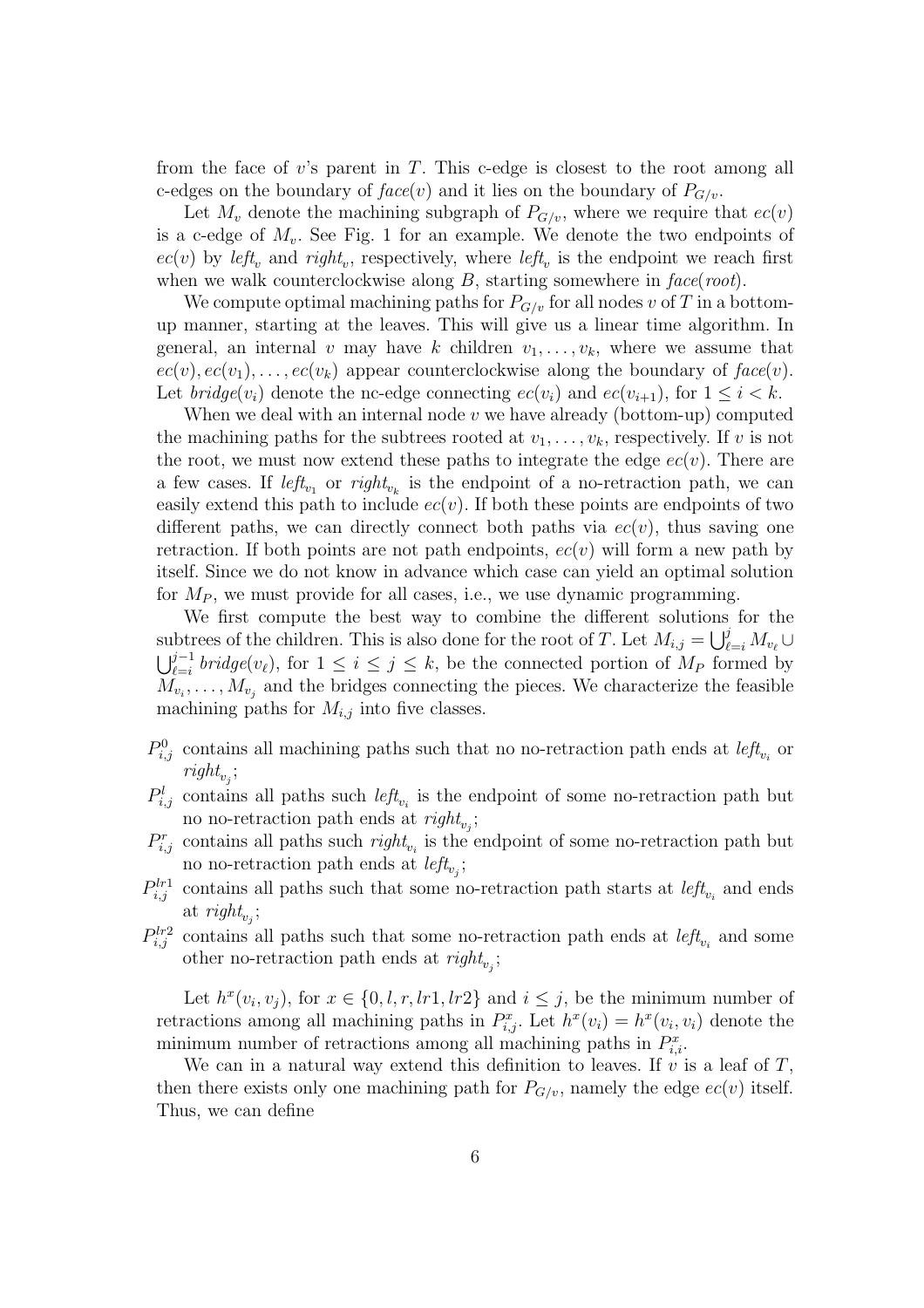$$
h^{lr1}(v) = 0
$$

and

$$
h^{0}(v) = h^{l}(v) = h^{r}(v) = h^{lr2}(v) = \text{NULL},
$$

where NULL means there is no machining path in this class. If a term NULL appears in an arithmetic expression, the expression has value NULL.

If v is an internal node of T and all  $h^x(v_i)$  for all children  $v_1, \ldots, v_k$  of v are known, then we can iteratively compute the values  $h^x(v_i, v_j)$  for all pairs of indices  $i < j$ . Actually, we only need to compute the values  $h^x(v_1, v_2), \ldots, h^x(v_1, v_k)$ .

$$
h^{0}(v_{i}, v_{j+1}) = \min\{h^{r}(v_{i}, v_{j}) + h^{l}(v_{j+1}), \text{ we use } bridge(v_{j})\}
$$

$$
h^{r}(v_{i}, v_{j}) + h^{0}(v_{j+1}) + 1, \text{ we cannot use } bridge(v_{j})
$$

$$
h^{0}(v_{i}, v_{j}) + h^{l}(v_{j+1}) + 1,
$$

$$
h^{0}(v_{i}, v_{j}) + h^{0}(v_{j+1}) + 1\}.
$$

$$
h^{r}(v_{i}, v_{j+1}) = \min\{h^{r}(v_{i}, v_{j}) + h^{lr1}(v_{j+1}), \text{ we use } bridge(v_{j})\}
$$
  

$$
h^{r}(v_{i}, v_{j}) + h^{r}(v_{j+1}) + 1, \text{ we cannot use } bridge(v_{j})
$$
  

$$
h^{0}(v_{i}, v_{j}) + h^{lr1}(v_{j+1}) + 1,
$$
  

$$
h^{0}(v_{i}, v_{j}) + h^{r}(v_{j+1}) + 1\}.
$$

$$
h^{l}(v_{i}, v_{j+1}) = \min\{ h^{lr1}(v_{i}, v_{j}) + h^{l}(v_{j+1}), \qquad \text{we use } bridge(v_{j})
$$
  

$$
h^{lr2}(v_{i}, v_{j}) + h^{l}(v_{j+1}),
$$
  

$$
h^{lr1}(v_{i}, v_{j}) + h^{0}(v_{j+1}) + 1, \qquad \text{we cannot use } bridge(v_{j})
$$
  

$$
h^{lr2}(v_{i}, v_{j}) + h^{0}(v_{j+1}) + 1,
$$
  

$$
h^{l}(v_{i}, v_{j}) + h^{l}(v_{j+1}) + 1,
$$
  

$$
h^{l}(v_{i}, v_{j}) + h^{0}(v_{j+1}) + 1 \}.
$$

$$
h^{lr1}(v_i, v_{j+1}) = h^{lr1}(v_i, v_j) + h^{lr1}(v_{j+1})
$$
 we use  $bridge(v_j)$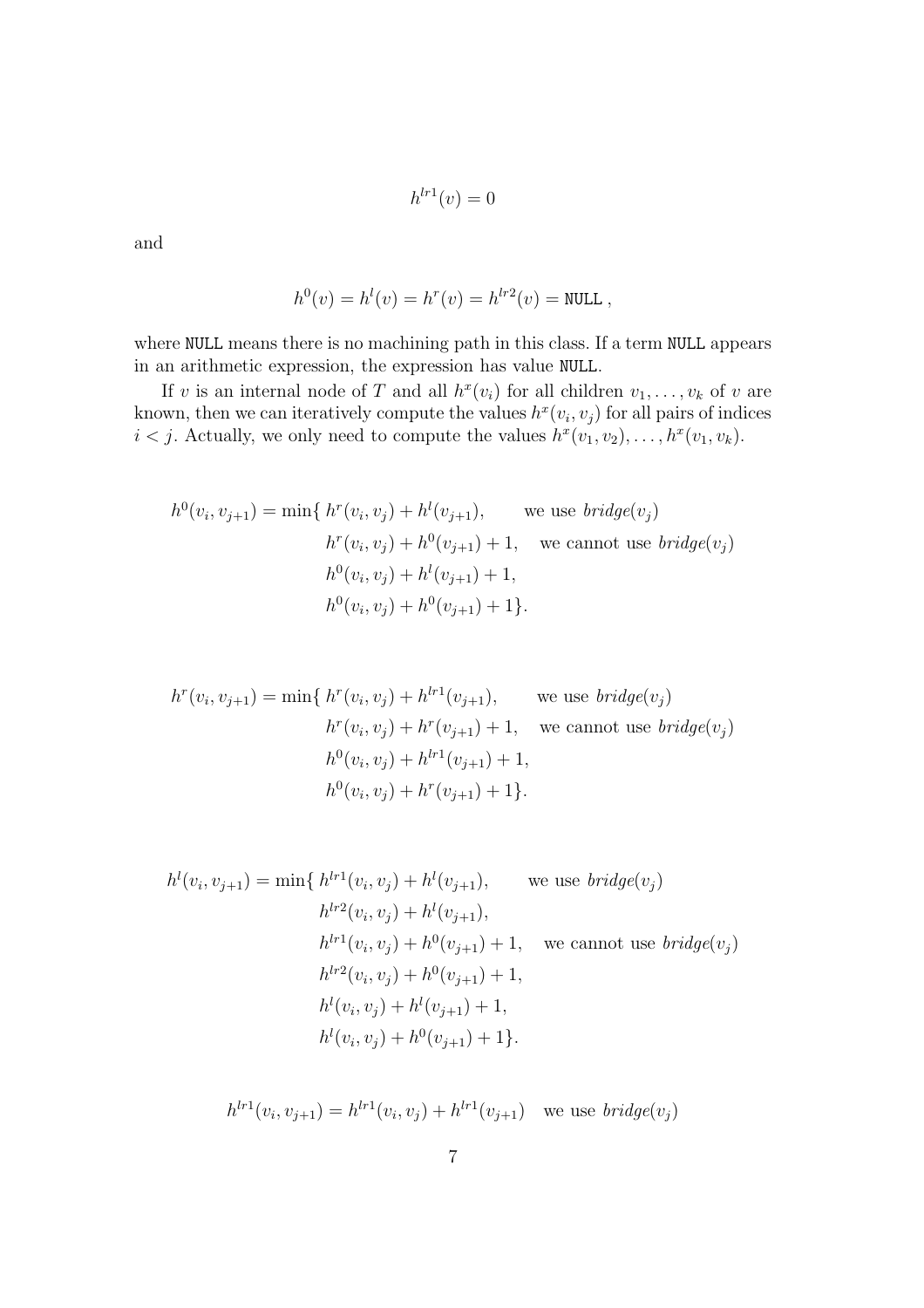$$
h^{lr2}(v_i, v_{j+1}) = \min\{ h^{lr2}(v_i, v_j) + h^{lr1}(v_{j+1}), \text{ we use } bridge(v_j) h^{lr1}(v_i, v_j) + h^r(v_{j+1}) + 1, \text{ we cannot use } bridge(v_j) h^{lr2}(v_i, v_j) + h^r(v_{j+1}) + 1, h^{l}(v_i, v_j) + h^{lr1}(v_{j+1}) + 1, h^{l}(v_i, v_j) + h^{lr2}(v_{j+1}) + 1, h^{l}(v_i, v_j) + h^r(v_{j+1}) + 1 \}.
$$

We can then compute the values  $h^x(v)$ , for all x, as follows. If v is not the root, then

$$
h^{0}(v) = h^{lr2}(v_{1}, v_{k}) - 1,
$$
  
\n
$$
h^{l}(v) = \min_{x \in \{r, lr1, lr2\}} \{h^{x}(v_{1}, v_{k})\},
$$
  
\n
$$
h^{r}(v) = \min_{x \in \{l, lr1, lr2\}} \{h^{x}(v_{1}, v_{k})\},
$$
  
\n
$$
h^{lr1}(v) = 1 + \min_{x \in \{0, l, r, lr1, lr2\}} \{h^{x}(v_{1}, v_{k})\},
$$
  
\n
$$
h^{lr2}(v) = \text{NULL}.
$$

At the root, we can compute the optimal value for  $M_P$  as

$$
OPT(M_P) = \min\{ h^{lr2}(v_1, v_k) - 1 ,
$$
  

$$
\min_{x \in \{0, l, r, l r 1\}} \{ h^x(v_1, v_k) \} \}.
$$

**Theorem 2.** The dynamic program above computes an optimal machining path for simply connected pockets in linear time.

*Proof.* We prove correctness of the computation of  $h^x(v_i, v_j)$  by induction for the case  $x = lr1$ . The other cases are similar. Consider an optimal traversing  $p_{i,j+1}^{lr1}$  of  $M_{i,j+1}$  satisfying the requirements of  $h^{l+1}(v_i, v_{j+1})$  and the properties of Lemma 1.

Let  $p^{l+1}(v_i, v_j)$  and  $p^{l+1}(v_{j+1}, v_{j+1})$  denote  $p^{l+1}$ 's restriction to  $M_{i,j}$  and  $M_{j+1,j+1}$ , respectively. If  $p^{lr}(v_i, v_j)$  is not an optimal traversing path of  $M_{i,j}$ , then we can substitute it by a traversal with  $h^{l r} (v_i, v_j)$  no-retraction paths for  $M_{i,j}$ , resulting in fewer no-retraction paths and fewer retractions, contradicting our choice of  $p^{lr1}(v_i, v_{j+1})$  as an optimal traversing path for  $M_{i,j}$ . A similar argument holds for  $M_{i+1,i+1}$ . This optimal substructure guarantees the correctness of our dynamic program.

We prove correctness of the computation of  $h^{x}(v)$  for the cases  $x = 0$  and  $x = r$ . The other cases are similar.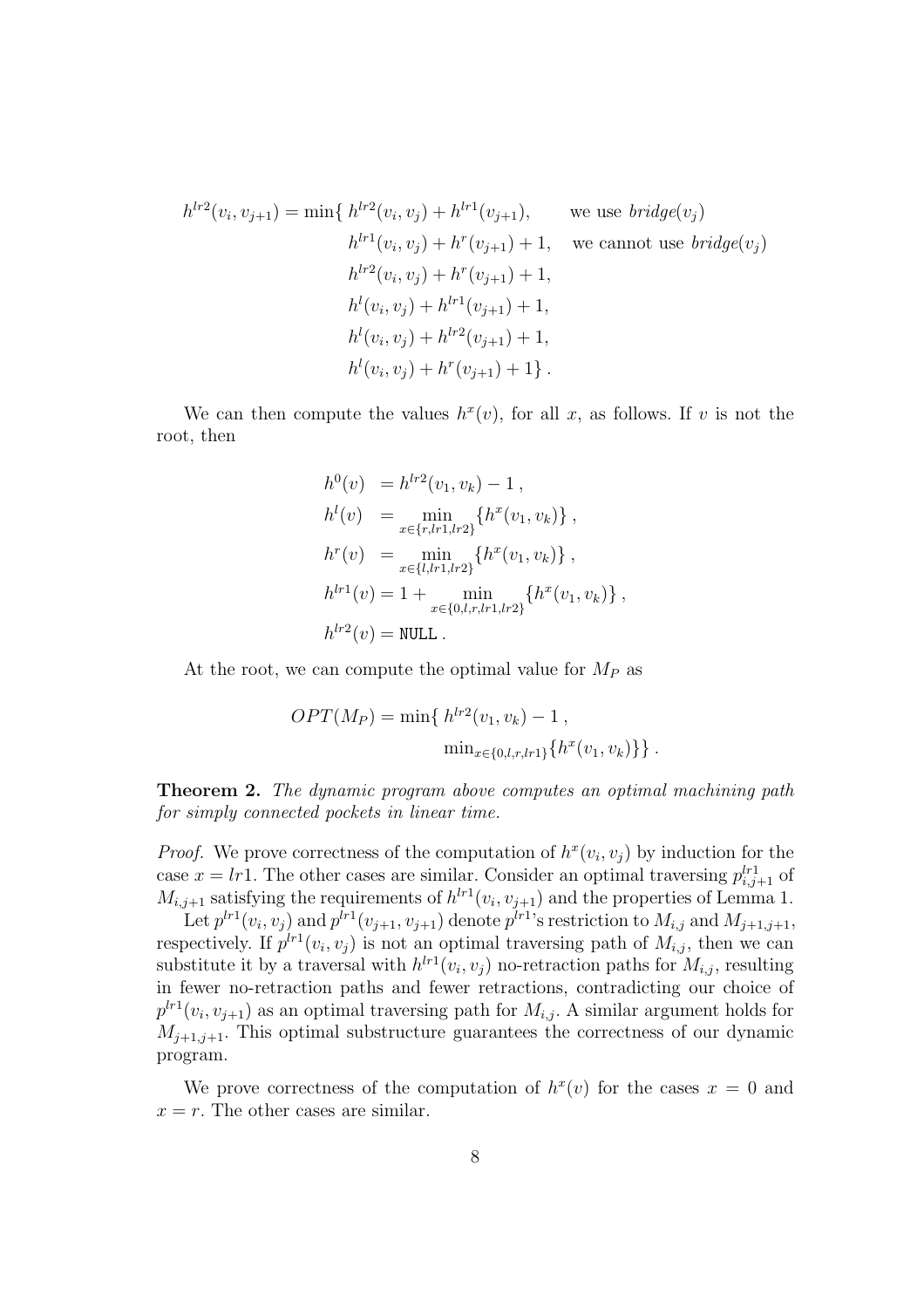For  $h^0(v)$ , note that the minus one occurs because we can link the two different no-retraction paths ending at  $left_{v_1}$  and  $right_{v_k}$ , respectively, into a single path.

For  $h^r(v)$ , note that a traversing path in  $\mathcal{P}^r(v)$  can be obtained in one of three ways, where e denotes the nc-edge connecting an endpoint of  $ec(v)$  with an endpoint of  $ec(v_1)$ .

1. a traversing path in  $P^{lr1}(v_1, v_k)$  plus the edges e and  $ec(v)$ ;

2. a traversing path in  $P^{lr2}(v_1, v_k)$  plus the edges e and  $ec(v)$ ;

3. a traversing path in  $P^l(v_1, v_k)$  plus the edges e and  $ec(v)$ .

⊓⊔

### 4 An Exact Algorithm for Pockets with Holes

If P has  $h > 1$  holes, the dual machining graph  $D_P$  is not a tree. However, we can identify  $O(h)$  pivot nodes that partition  $D_P$  into a forest of trees such that each tree is adjacent to at most two pivot nodes. The trees of the forest can be handled similarly as in Section 3. Since each tree has only a constant size interface with the pivot nodes via c-edges, we can test all possible choices for these c-edges of these nodes in  $O(1)^{O(h)}$  time. This implies that the problem is still solvable in polynomial time for pockets with  $h = O(\log(n+m))$  holes.

We now give the details of the algorithm which is also based on dynamic programming. First, we remove all the c-nodes by merging their two adjacent edges into a single edge. Then, we partition the graph into biconnected components, see Fig. 2 for an example. A biconnected component of  $D<sub>P</sub>$  is a maximal connected induced subgraph that cannot be disconnected by removal of a single edge. If we contract each non-trivial biconnected component (consisting of at least two nodes) into a supernode, we get a tree  $T$ . We will handle this tree the same way we handled trees in Section 3, except that we need to do some additional work for the supernodes. We call the smallest subtree of  $T$  connecting all the supernodes the backbone of T.

The edges of  $D<sub>P</sub>$  either appear as edges in T (if they are outside a biconnected component), or they do not appear in  $T$  (if they are within a biconnected component). We can therefore classify the edges of  $D<sub>P</sub>$  into three classes. Edges within a biconnected component are *component edges*, edges on the backbone of T are backbone edges, and all other edges are tree edges which form trees rooted at nodes on the backbone or within a non-trivial biconnected component.

We now explain how to reduce the problem to a problem of size  $O(h)$  which can be solved optimally in time  $O(1)^{O(h)}$  by brute-force search. In FPT theory, this is called a kernelization. A node of  $D<sub>P</sub>$  is a pivot node if it is adjacent to at least three non-tree edges, i.e., backbone or component edges (nodes  $a, b, c, d, e, f, g$  in Fig. 2). The pivot nodes divide the subgraph induced by component and backbone edges into simple paths, called chains, that start and end at some pivot node (possibly the same node, like the chains at nodes b and d in Fig. 3). Fig. 3 shows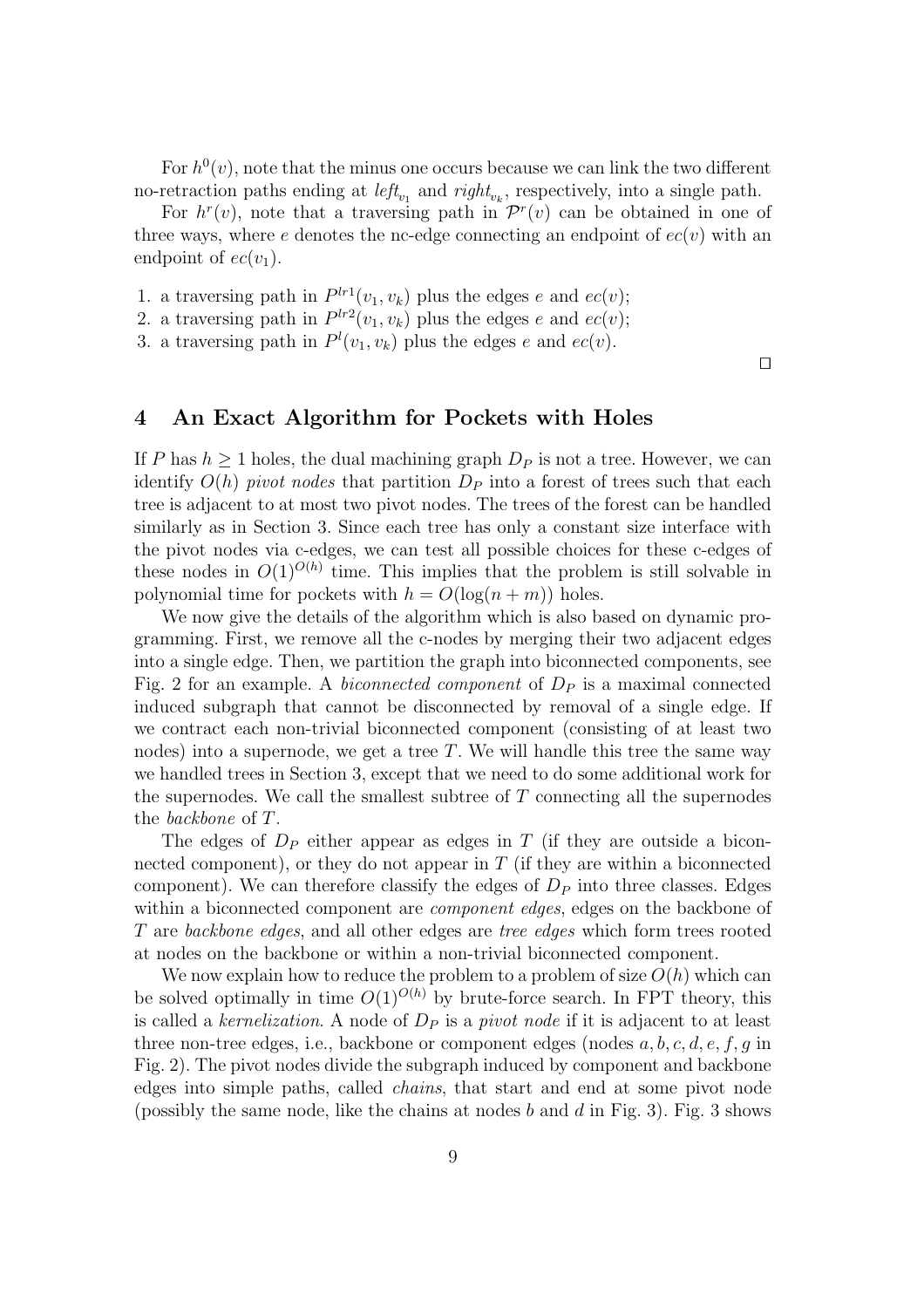

Fig. 2. A pocket with seven holes. The dashed edges are the c-edges. The f-nodes of  $D_P$  are black, while the c-nodes are white. The thick solid edges indicate the three biconnected components, the thin solid edges are backbone edges, and the dotted edges are tree edges. The large nodes are the pivot nodes.

the chains of the graph in Fig. 2. Conceptually, we may think of dividing the pivot nodes into several independent nodes, at most one for each adjacent edge, such that each of these new nodes is adjacent to exactly one chain or at least one tree edge (node a in Fig. 3 has one new node adjacent to two tree edges which are neighbors in the cyclic order of edges around a).

#### **Lemma 3.** There are at most  $3h - 3$  pivot nodes and  $4h - 3$  chains.

*Proof.* There can be at most  $2h - 1$  pivot nodes and  $3h - 2$  chains within the biconnected components. Either use Euler's formula to bound the number of degree-three nodes in planar graphs, or observe that a biconnected component consisting of a chain around a single hole (as the chain at node  $b$  in Fig. 3) induces a single pivot node, while adding more holes to a component adds at most two pivot nodes (start and end nodes of the new chain around the new hole) and at most three chains (the new chain plus splitting an exisiting chain into at most three chains, or splitting two existing chains into two chains each).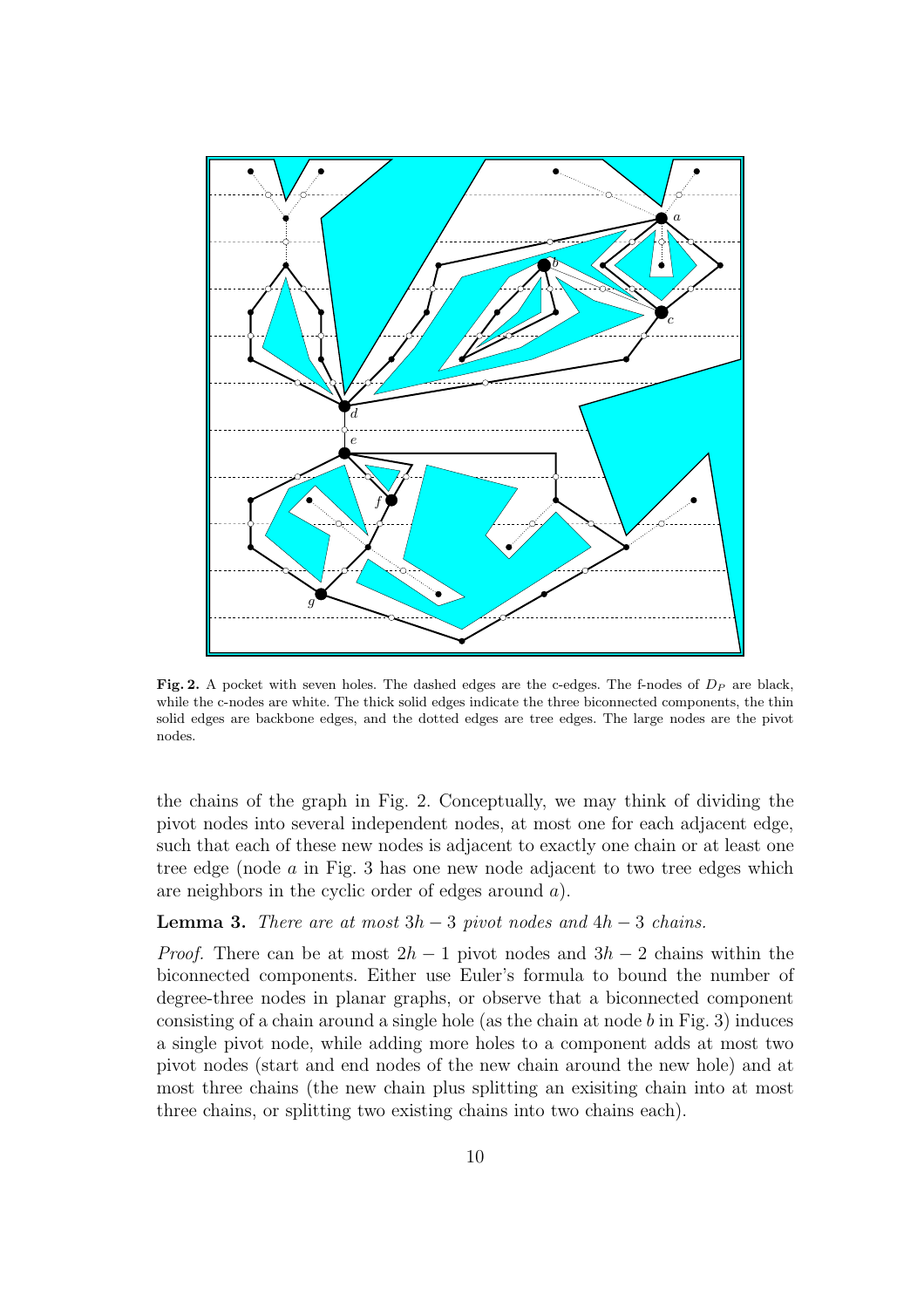

Fig. 3. The pocket in Fig. 2 gives rise to 13 chains (thick solid edges). The dashed circles indicate the pivot nodes.

Since the backbone edges form a tree connecting the at most  $h$  biconnected components, there can be at most  $h-2$  pivot nodes and  $h-1$  chains outside the biconnected components. ⊓⊔

While the trees rooted at the biconnected component and backbone nodes can be treated the same way as in Section 3 (i.e., distinguishing five different classes of no-retraction paths for the interface to the father node), chains are more complex because they have two interfaces to the rest of the graph, one at each endpoint. At each endpoint, we must know for the last c-edge crossed by the chain which of its two adjacent nc-edges are used by the optimal machining path, and whether the two c-edges of both endpoints lie on the same no-retraction path. Thus, the interface for a chain consists of 32 functions  $h^{\pi}$ , where  $\pi \in \{0,1\}^5$  is a five-tuple of Boolean values encoding the five cases just described, giving the minimum number of no-retraction paths according to constraint  $\pi$ . These 32 functions can be computed in a similar way as the five functions  $h^x$  in Section 3.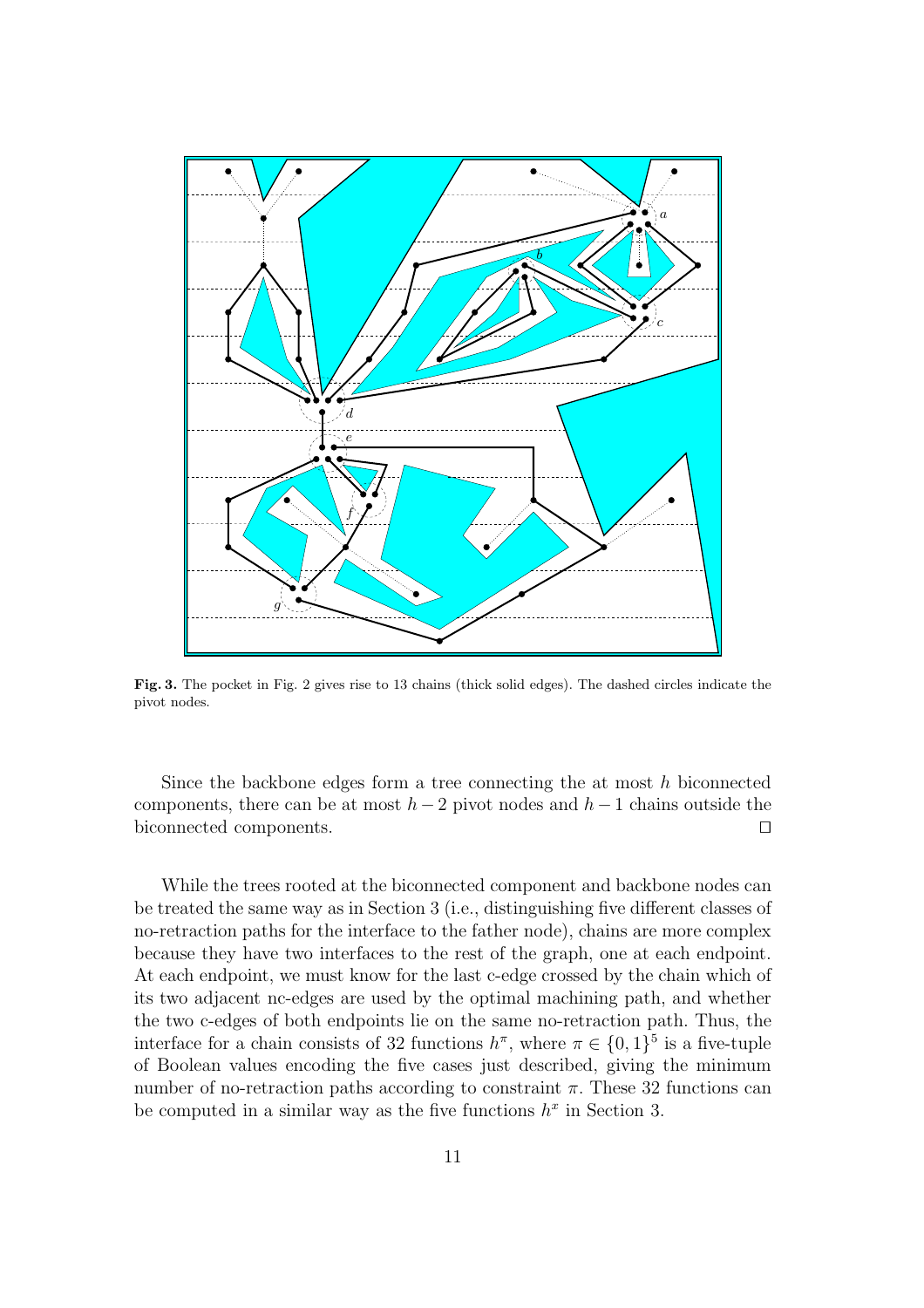After we have computed all optimal machining paths for all chains for all possible interface combinations, it remains to combine all the chains into a global solution for  $D<sub>P</sub>$ . Since the graph consisting of pivot nodes and chains has size  $O(h)$  by Lemma 3, we can do this in time  $O(1)^{O(h)}$  by brute force enumeration of all possible interface combinations.

**Theorem 4.** We can find an optimal machining path for a pocket with h holes in time  $O(n + m) + O(1)^{O(h)}$ . . ⊔

### 5 Dual Machining Graphs of Bounded Treewidth

In this section we will show how to compute an optimal machining path efficiently on pockets with holes if the dual machining graph  $D<sub>P</sub>$  has bounded treewidth, generalizing the algorithm for simple pockets in Section 3. We will first review some useful definitions about bounded treewidth and partial k-trees. In Section 5.2, we will then reduce the optimal machining path problem to a related problem, the minimum valid path cover Problem (MVPC), which can efficiently be solved if  $D<sub>P</sub>$  has bounded treewidth.

#### 5.1 Partial k-Trees

In this section we review shortly the definitions of k-trees and bounded treewidth. A good introduction of  $k$ -trees, partial  $k$ -trees, and treewidth can be found in [14]. We mainly follow the terminology and the dynamic programming framework developed in [6].

A graph  $G = (V, E)$  is a k-tree if and only if we can obtain it from a k-clique by repeatedly adding nodes connected exactly to a k-clique in the existing graph. A partial k-tree is a spanning subgraph of a k-tree. A tree-decomposition of  $G$  is a pair  $(X, T)$ , where  $T = (I, F)$  is a tree and  $X = \{X_i \mid i \in I\}$  is a family of subsets of V with one subset  $X_i$  corresponding to each node i of T, such that

- (1)  $\bigcup_{i\in I} X_i = V$ , that is, every node of G is covered by some  $X_i$ ,
- (2) for every edge  $(v, w) \in E$ , there is an  $X_i$  containing both v and w, and
- (3) for each node  $v \in V$ , the subgraph of T induced by  $\{i \in I \mid v \in X_i\}$  is a connected subtree of T.

The treewidth of a tree-decomposition  $(X,T)$  is  $\max_{i\in I} |X_i|-1$ . The treewidth of  $G$  is the minimum width over all tree-decompositions of  $G$ . Any graph of bounded treewidth k is in fact a partial k-tree [24, 32]. Partial k-trees generalize trees, and many classes of graphs are partial  $k$ -trees for some constant  $k$ . Computing the treewidth of an arbitrary graph [4] is NP-complete (the complexity status for planar graphs is not known), but we can find a width 4k treedecomposition in time  $O(n \log n)$  [23]. For planar graphs, we can find a width 3  $\frac{3}{2}k$  tree-decomposition in polynomial time [26] (that paper gives a polynomial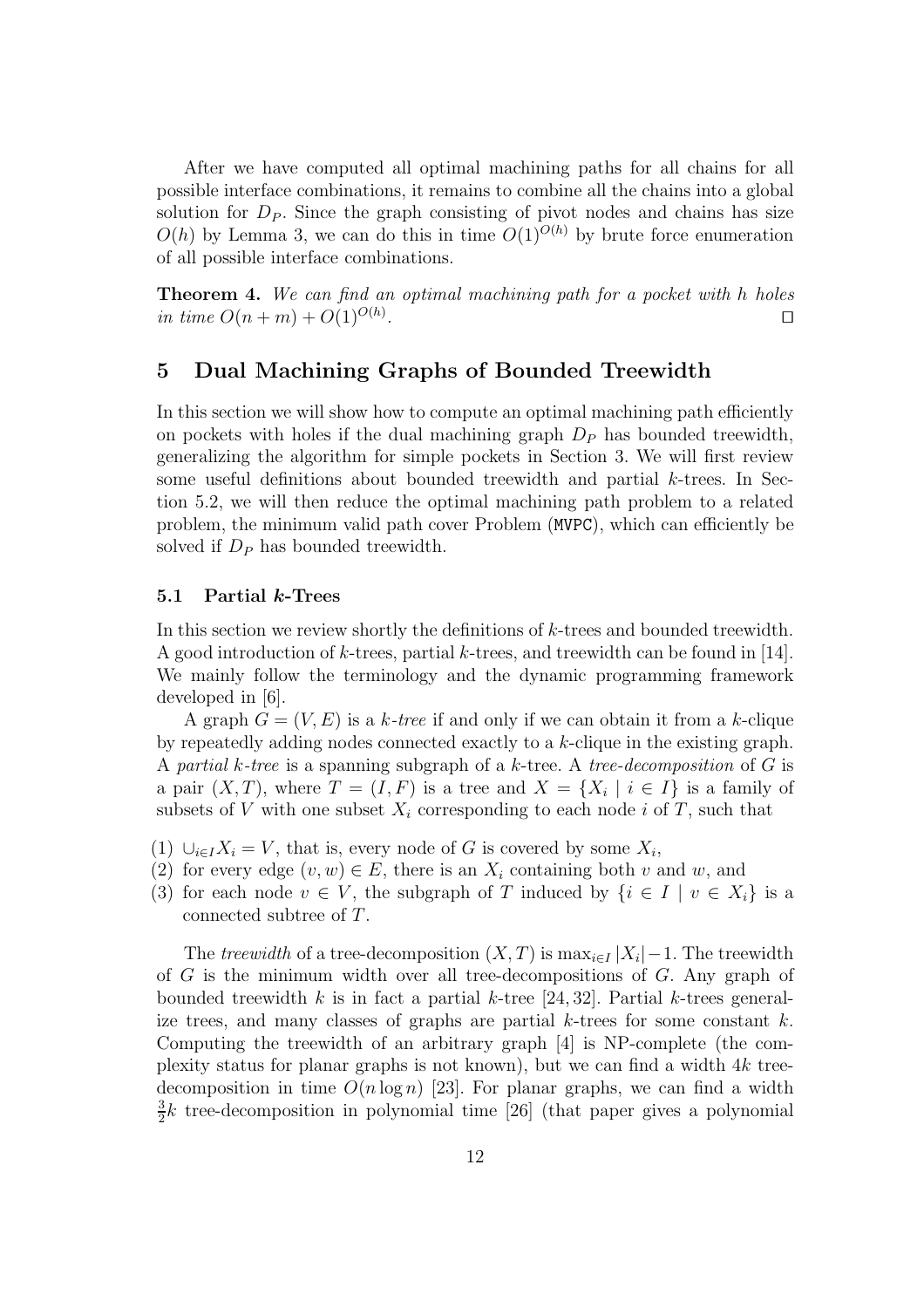time algorithm for computing the bandwidth of a planar graph which is a 1.5 approximation for the treewidth). For the results in our paper, we only need to compute tree-decompositions of trees whose treewidth is known to be constant which can be done in linear time for any graph [10].

Considerable research has been done on the development of polynomial time algorithm for NP-hard problems when instances are restricted to graphs of bounded treewidth. One of the most fundamental results, by Courcelle, states that graph properties defined in monadic second-order logic can be recognized in polynomial time [13]. The result was further extended to include optimization and enumeration problems [5, 11]. Using a dynamic programming approach, many NP-hard graph problems become polynomial-time (usually linear-time) solvable on partial k-trees, for example maximum independent set, graph coloring, and Hamiltonian circuit  $[6]$ . We also use dynamic programming to tackle the MVPC problem<sup>1</sup>. Although dynamic programming is a simple generic programming method, the actual technical details can be quite different for individual problems and new twists are often needed. We will follow the framework and notations in [6]. We will first briefly sketch the dynamic programming framework, for a more detailed description and for some examples we refer to [6]. We note that dynamic programming on  $k$ -trees can be extended to partial  $k$ -trees in a straightforward manner.

We can check whether a graph  $G$  is a k-tree by repeatedly removing a node of degree  $k$  whose neighbors in the remaining graph form a  $k$ -clique, until no such nodes remain; then  $G$  is a k-tree if and only if the final remaining graph is a k-clique [25], the root or root clique. This removal process generates a reduction sequence of the k-tree: When we remove a node v, we say v becomes a k-leaf at this point, and v is said to be a (direct) descendant of the k-clique  $K_v$  induced by the k neighbors of v. More general, a node v is a descendant of some k-clique  $K_w$ if and only if each node adjacent to v is either a member or descendant of  $K_w$ . The connected components of the subgraph of G induced by the descendants of K are the *branches* of K. Note that we can easily obtain a tree-decomposition of G with treewidth k from a reduction sequence of a  $k$ -tree  $G$ , and vice versa.

#### 5.2 The Minimum Valid Path Cover Problem (MVPC)

The dual machining graph  $D<sub>P</sub>$  is a planar graph. In Section 3 we have shown that we can compute the optimal machining path in linear time if  $D<sub>P</sub>$  is a tree, i.e., if the pocket is a simple polygon without holes. In this section, we will solve the problem by dynamic programming in linear time if  $D<sub>P</sub>$  is nearly a tree, i.e., if it has bounded treewidth and bounded degree. This algorithm will be a key ingredient for our "best possible" approximation algorithm for the general case in Section 7.

 $1$  We note that the MVPC problem cannot be expressed by a monadic second-order formula of constant size, so we cannot apply Courcelle's result [14].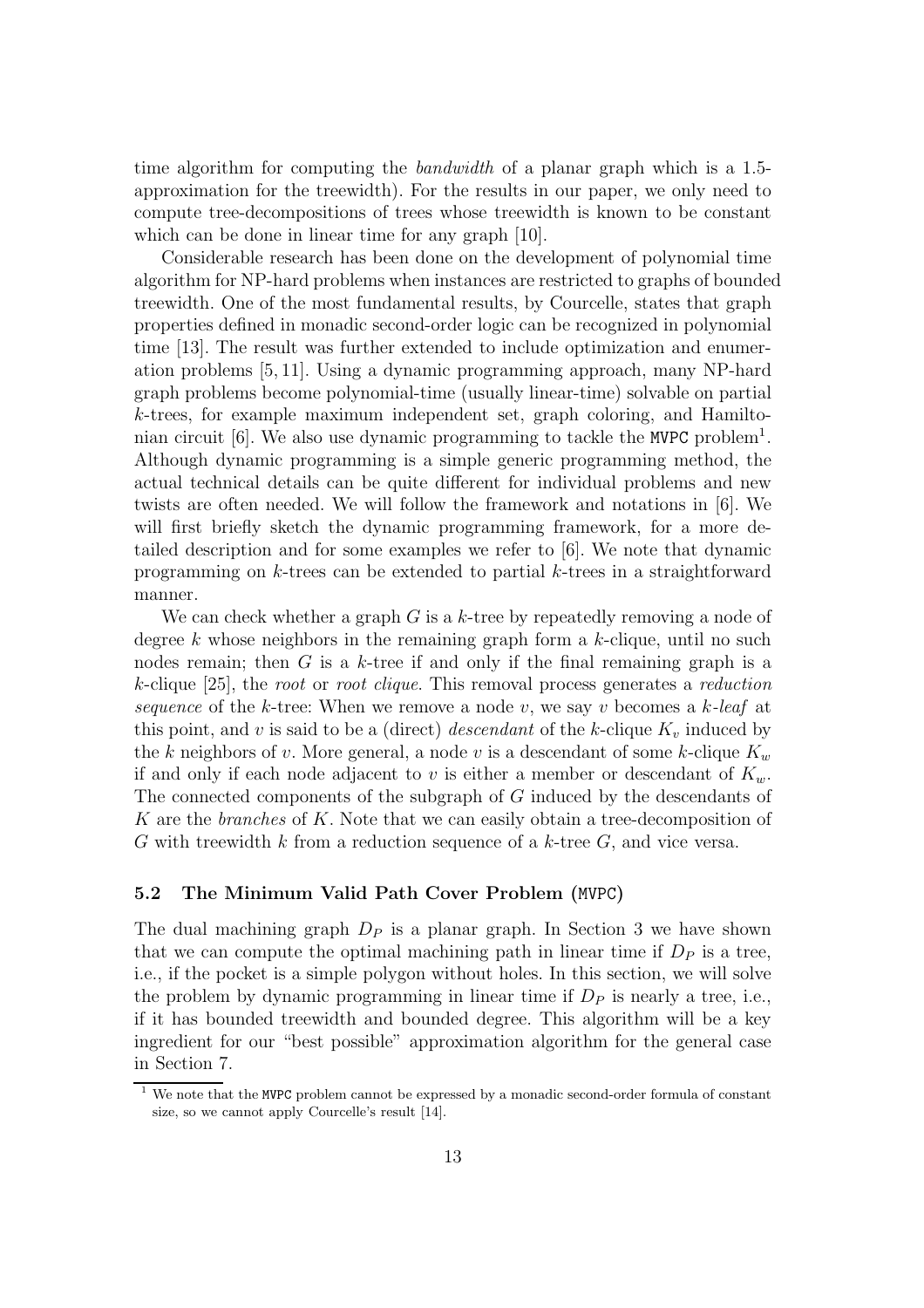We reduce the optimal machining path problem to a new path cover problem in a graph related to  $M_P$ . Let the *boundary graph*  $B_P = (N_B, E_B)$  of  $M_P$  be the graph obtained when we contract every c-edge into a single node, deleting selfloops and multiple edges.  $B<sub>P</sub>$  is a planar graph of maximum degree four (every c-edge is adjacent to two nc-edges at each endpoint) whose edges are exactly the nc-edges of  $M_P$ . However, not every path in  $B_P$  is a feasible no-retraction path in  $M_P$ , because such a path should not use two consecutive nc-edges. This imposes a restriction on the edges we can use when leaving a node we just entered on an nc-edge. We call a pair of edges consistent if they can appear consecutively on a no-retraction path. We call a path in  $B_P$  valid if it corresponds to a feasible no-retraction path in  $M_P$  satisfying Lemma 1, i.e., all pairs of consecutive edges are consistent. The minimum valid path cover problem (MVPC) is the problem of finding a smallest set of node-disjoint simple valid paths in  $B<sub>P</sub>$  such that each node of  $B_P$  lies on exactly one path.

In the rest of this section we assume that  $B<sub>P</sub>$  has bounded treewidth, and that a k-tree with root  $R$  is given together with its reduction sequence (it can be computed in linear time [10]). Let  $K_{+v} = K_v \cup \{v\}$  denote the  $(k + 1)$ -clique formed by v together with  $K_v$ , and let  $K_{+v}^{-u} = K_{+v} - \{u\}$ , for any node  $u \in K_{+v}$ . Let  $B_v$  denote the set of nodes in the branches of  $K_v$ .

We now extend the simple dynamic program from Section 3, where we worked bottom-up in a tree, to  $k$ -trees. One difference is that we now work edge-by-edge instead of node-by-node. We follow the general framework in [6]. We maintain a state for each  $K_v$ . The state information for  $K_v$  represents the equivalence classes of the solutions (usually for a slight generalization of the original problem) of the subgraph induced by  $K_v$  and all its descendants. This generalizes the classes  $P^0$ ,  $P^l$ ,  $P^r$ ,  $P^{lr1}$ , and  $P^{lr2}$  we introduced in Section 3. However, in a k-tree, the interface between a node and its descendants is more complicated than in a tree because a  $k$ -leaf is connected to a  $k$ -clique instead of a single parent node. Still, for fixed  $k$ , the number of possible equivalence classes is a (possibly large) constant.

We use an *index set* to denote a state. The index set  $C(K_v)$  for  $K_v$  classifies solutions to the problem on the subgraph induced by  $K_v \cup B_v$ , where an index  $c \in$  $C(K_v)$  represents an equivalence class of the solutions. The *state value*  $s(c, K_v)$ of  $K_v$  with index c is the optimum value of the equivalence class of solutions represented by c. The state values generalize the functions  $h^0$ ,  $h^l$ ,  $h^r$ ,  $h^{lr1}$ , and  $h^{lr2}$  we introduced in Section 3.

The key ingredients of the dynamic program are the definition of the index sets and the update rules for the state values when we compute the state values bottom-up in the reduction sequence of the k-tree. The state values  $s(c, K_v)$ for every  $c \in C(K_v)$  depend on the state values for all  $K_{+v}^{-u}$ , where  $u \in K_{+v}$ , which reflect each  $K_{+v}^{-u}$ 's influence on the state value of  $K_v$  for a particular index  $c \in C(K_v)$ .

Now we define the index set for our algorithm. Let a *ve-pair* be a pair  $(v, e)$ , where v is an end node of an edge e in the boundary graph  $B<sub>P</sub>$ . Let  $asc(v)$  denote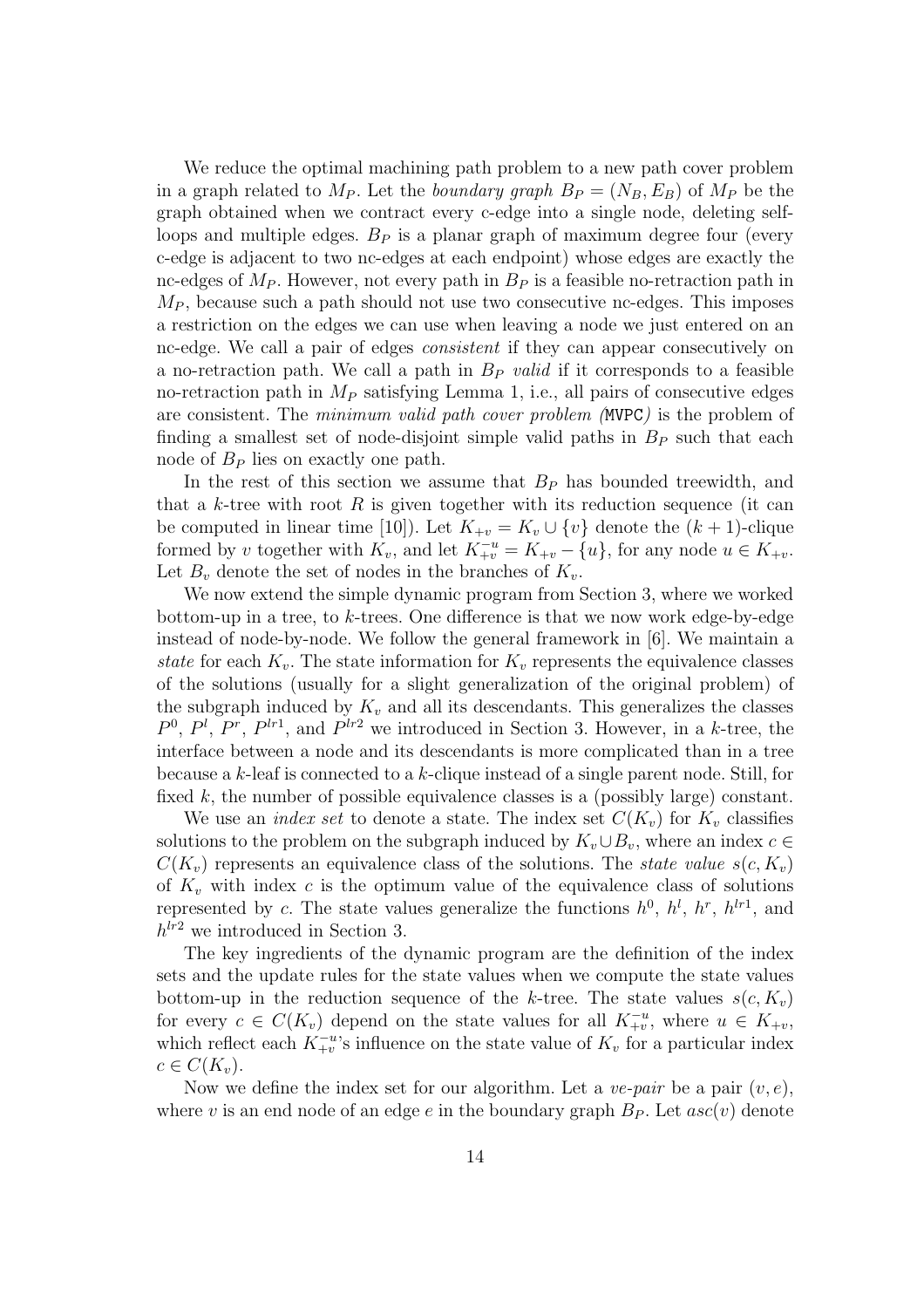the edge e in the ve-pair  $(v, e)$ . We say that two ve-pairs  $(v_1, e_1)$  and  $(v_2, e_2)$  are disjoint if  $v_1 \neq v_2$ . Intuitively, a no-retraction path can only enter and then leave a  $K_v$  on a pair of disjoint ve-pairs.

The state of  $K_v$  is indexed by a set of triples  $(D_v, S_v, I_v)$ , where  $D_v$  is a set of mutually disjoint (unordered) pairs of ve-pairs (representing the nodes and edges on which a path enters and leaves  $K_v$ ),  $S_v$  is a set of disjoint ve-pairs (representing a path ending in  $K_v$ ), and  $I_v$  is a set of the 'touched' nodes (internal nodes of a path) in  $K_v$  that are disjoint from  $D_v$  and  $S_v$ . Intuitively, an element in  $D_v$ represents the two endpoints in  $K_v$  of a traversing path, and an element in  $S_v$ represents a single endpoint in  $K_v$  of a traversing path. Let  $V(D_v) = \{(w_1, w_2) \mid$  $((w_1, e_1), (w_2, e_2)) \in D_v$  and  $E(D_v) = \{(e_1, e_2) \mid ((w_1, e_1), (w_2, e_2)) \in D_v\}$  denote the set of node pairs and the set of edge pairs, respectively, corresponding to the ve-pairs in  $D_v$ . Similarly, let  $V(S_v) = \{w \mid (w, e) \in S_v\}$  and  $E(S_v) = \{e \mid (w, e) \in S_v\}$  $S_v$  be the set of nodes and the set of edges, respectively, corresponding to the ve-pairs in  $S_v$ .

A partial solution of index  $c = (D_v, S_v, I_v) \in C(K_v)$  means a set of  $|D_v|$ disjoint simple valid paths with both endpoints in  $K_v$ , a set of  $|S_v|$  disjoint simple valid paths with only one endpoint in  $K_v$ , and some other simple valid paths with no endpoint in  $K_v$  in the subgraph induced by  $K_v \cup B_v$ , such that no two consecutive internal nodes on a path are both in  $K_v$  and such these paths cover all nodes of  $B_v$ . The state value  $s((D_v, S_v, I_v), K_v)$  is a positive integer that is the minimum number of valid paths covering  $K_v \cup B_v$  under the restrictions of index  $(D_v, S_v, I_v)$ , or is NULL if no such valid paths exist.

The state values  $s(c, K_v)$  are initially NULL for all c and  $K_v$ . To compute the state values for  $K_v$ , we update  $s((D_v, S_v, I_v), K_v)$ , where  $(D_v, S_v, I_v)$  arises from a set of  $k+1$  triples  $(D_u, S_u, I_u) \in C(K_{+v}^{-u})$ , one for every  $u \in K_{+v}$ , such that the following five conditions are satisfied. The case for computing the root state values is more complicated and will be described later separately. Intuitively, satisfying the five conditions means that we can combine the partial solutions for different  $K_{+v}^{-u}$ 's for  $u \in K_{+v}$ .

- (i)  $I_u \cap I_w = V(D_u) \cap I_w = V(S_u) \cap I_w = \emptyset$  for  $u \neq w, u, w \in K_{+v}$ .
- (ii) Each node pair in  $V(D_u)$  occurs at most once.
- (iii) Every node in  $K_{+v}$  appears at most twice in the multi-set  $M = \bigcup_{u \in K_{+v}} (V(D_u) \cup V(S_u)).$
- (iv) If a node  $v$  appears twice in  $M$ , then the two corresponding edges of the ve-pairs with node  $v$  must be consistent.
- (v) The graph  $F = (K_{+v}, \cup_{u \in K_{+v}} E(D_u))$  is acyclic, i.e., F is a set of paths and isolated nodes.

We first define an intermediate tripe  $(D'_v, S'_v, I'_v)$  as follows. Consider a path in F. Suppose its two endpoints are  $v_1$  and  $v_2$ . If the multiplicities of  $v_1$  and  $v_2$  in M are both one, then  $((v_1, asc(v_1)), (v_2, asc(v_2))) \in D'_v$ . If only one of  $v_1$  and  $v_2$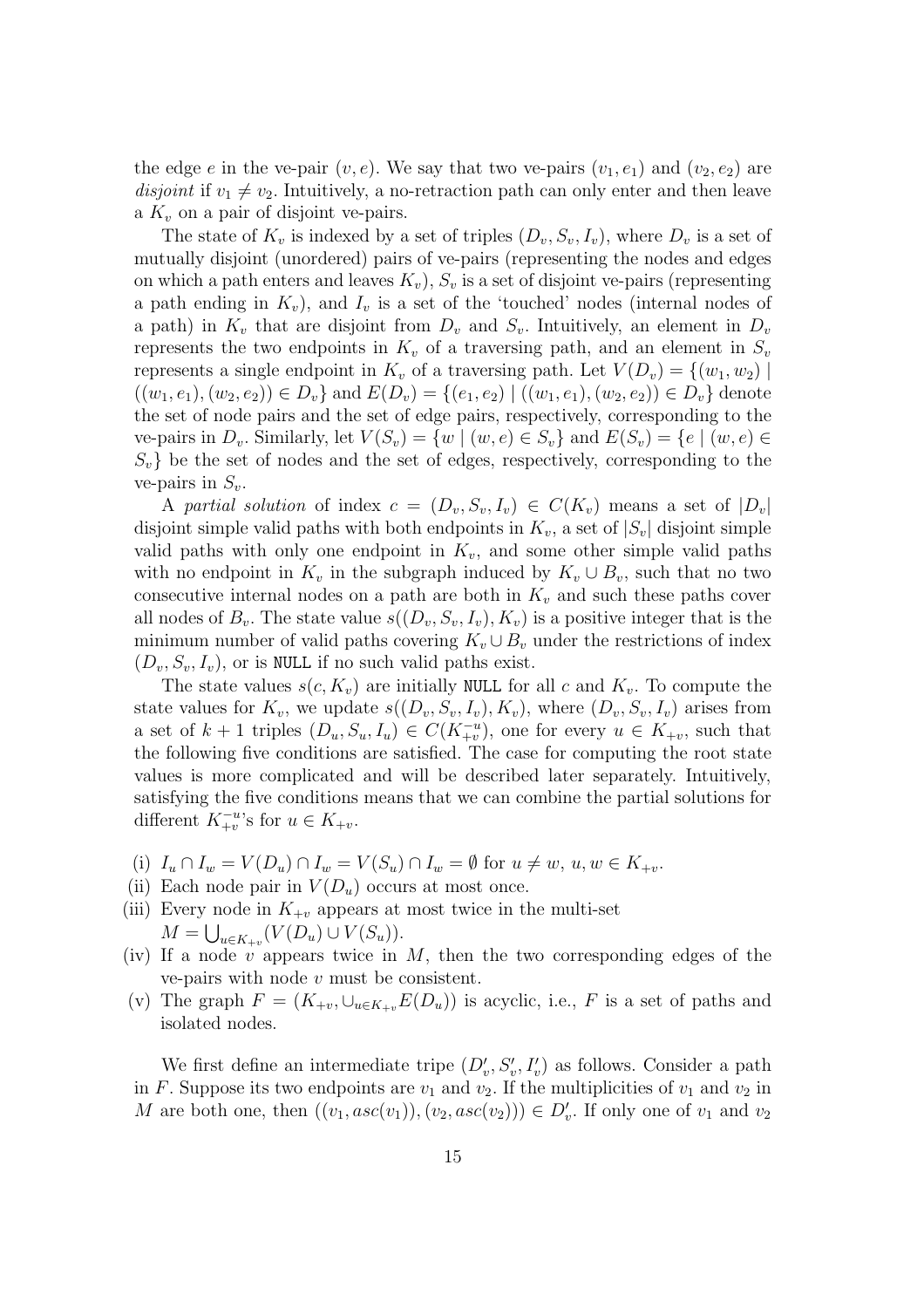has multiplicity one in M, say  $v_1$ , then  $(v_1, asc(v_1)) \in S'_v$  and  $v_2 \in I'_v$ . Moreover,  $I'_v$  contains the union of the  $I_u$ 's and the interior nodes of the paths of F.

Next, we compute  $(D_v, S_v, I_v)$  from  $(D'_v, S'_v, I'_v)$ , and then we update the state value  $s((D_v, S_v, I_v), K_v)$ . It is possible that we obtain more than one  $(D_v, S_v, I_v)$ from a single  $(D'_v, S'_v, I'_v)$ , and we update the state value for every  $(D_v, S_v, I_v)$ obtained. Recall that  $s((D_v, S_v, I_v), K_v)$  is initially *NULL*. Once we obtain a  $(D_v, S_v, I_v)$  from  $(D'_v, S'_v, I'_v)$  and a value  $t_v$  for it, called the *temporary value*, we replace the value of  $s((D_v, S_v, I_v), K)$  by  $t_v$  if it is smaller than the current value of  $s((D_v, S_v, I_v), K_v)$ . After processing all  $(D'_v, S'_v, I'_v)$ , we will have found the optimum state value for  $K_v$ . The temporary value is computed as

$$
t_v = \sum_{u \in K_{+v}} s((D_u, S_u, I_u), K_{+v}^{-u}) - #
$$
(elements with multiplicity two in M).

 $(D_v, S_v, I_v)$  is obtained from  $(D'_v, S'_v, I'_v)$  in one of the following ways.

- (1) If  $v \in I'_v$ , then  $I_v = I'_v \{v\}$ ,  $D_v = D'_v$ , and  $S_v = S'_v$ .
- (2) If  $v \in V(S'_v)$ , then
	- (a)  $S_v = S'_v \{(v, asc(v))\}, D_v = D'_v$ , and  $I_v = I'_v$ .
	- (b) If there is a node  $v_1 \in K_{+v} I'_v$  adjacent to v, then
		- (b.1) If  $v_1 \in V(S'_v)$  and  $asc(v_1)$  and  $asc(v)$  are consistent with  $(v, v_1)$ , then  $S_v = S'_v - \{(v, asc(v)), (v_1, asc(v_1))\}$  and  $t_v = t_v - 1$ .
		- (b.2) If  $(v_1, v_2) \in V(D'_v)$  and  $asc(v_1)$  and  $asc(v)$  are consistent with  $(v, v_1)$ , then  $D_v = D'_v - \{((v_1, asc(v_1)), (v_2, asc(v_2)))\}, S_v = S_v - \{(v, asc(v))\} \cup$  $\{(v_2, asc(v_2))\}, I_v = I'_v \cup \{v_1\}, \text{ and } t_v = t_v - 1.$
		- (b.3) If  $v_1$  is neither in  $V(S'_v)$  nor in any pair of  $V(D'_v)$  and  $asc(v)$  is consistent with  $(v, v_1)$ , then  $S_v = S'_v - \{(v, asc(v))\} \cup \{(v_1, (v, v_1))\}.$
- (3) If  $(v, v_1) \in V(D'_v)$  for some  $v_1$ , then
	- (a)  $D_v = D'_v \{((v, asc(v)), (v_1, asc(v_1)))\}, S_v = S'_v \cup \{(v_1, asc(v_1))\}, \text{ and}$  $I_v = I'_v.$
	- (b) If there is a node  $v_2 \in K_{+v} I'_v$  adjacent to v, then
	- (b.1) If  $v_2 \in V(S'_v)$  and  $asc(v_2)$  and  $asc(v)$  are consistent with  $(v, v_2)$ , then  $D_v = D'_v - \{((v, asc(v)), (v_1, asc(v_1)))\}, S_v = S'_v \cup \{(v_1, asc(v_1))\},$  and  $t_v = t_v - 1.$
	- (b.2) If  $(v_2, v_3) \in V(D'_v)$  and  $asc(v_2)$  and  $asc(v)$  are consistent with  $(v, v_2)$ , then  $D_v = D'_v - \{((v, asc(v)), (v_1, asc(v_1))), ((v_2, asc(v_2)), (v_3, asc(v_3)))\}$ ∪  $\{((v_1,asc(v_1)),(v_3,asc(v_3)))\}, I_v = I'_v \cup \{v_2\}, \text{ and } t_v = t_v - 1.$
	- (b.3) If  $v_2$  is neither in  $V(S'_v)$  nor in any pair of  $V(D'_v)$  and  $asc(v)$  is consistent with  $(v, v_2)$ , then  $D_v = D'_v - \{((v, asc(v)), (v_1, asc(v_1)))\} \cup$  $\{((v_1,asc(v_1)),(v_2,asc(v_2)))\}.$
- (4) If v is neither in  $I'_v$  nor in  $V(S'_v)$  nor in any pair of  $V(D'_v)$ , then
	- (a)  $D_v = D'_v$ ,  $S_v = S'_v$ ,  $I_v = I'_v$ , and  $t_v = t_v + 1$ .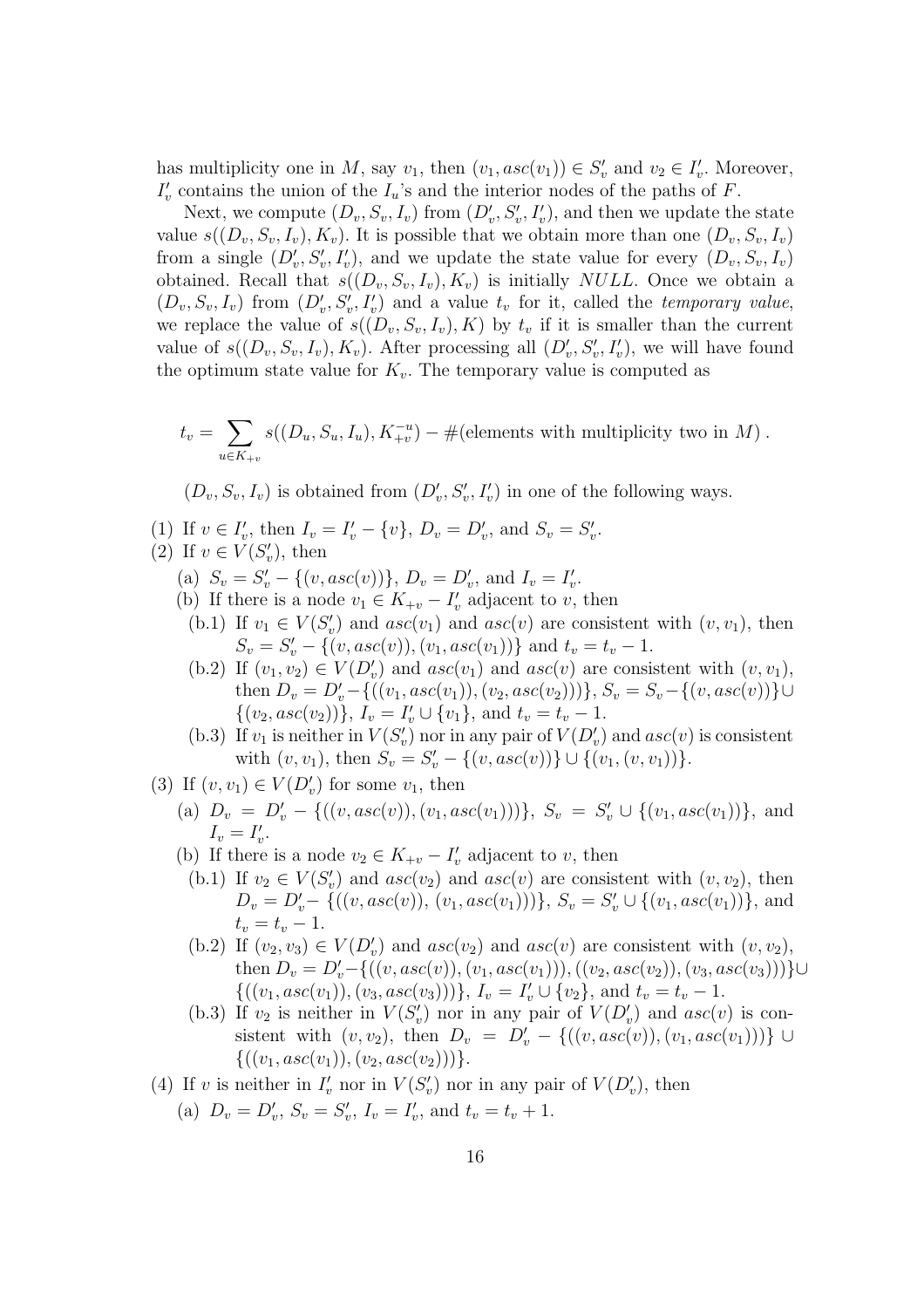- (b) If v is adjacent to  $v_1 \in K_{+v} I'_v$ , then let  $asc(v_1) = (v, v_1)$ ,  $I'_v = I'_v \cup \{v\}$ . We add  $v_1$  to the multi-set M, test whether conditions (i)–(v) are all satisfied, then obtain  $(D'_v, S'_v, I'_v)$ , and then compute  $(D_v, S_v, I_v)$  and  $t_v$ from  $(D'_v, S'_v, I'_v)$  in exactly the same way as above.
- (c) If v is adjacent to  $v_1$  and  $v_2$  which are both in  $K_{+v} I'_v$ , and  $(v, v_1)$  and  $(v, v_2)$  are consistent with each other, then let  $asc(v_1) = (v, v_1)$ ,  $asc(v_2) =$  $(v, v_2)$ , and  $I'_v = I'_v \cup \{v\}$ . We add  $v_1$  and  $v_2$  to the multi-set M and augment F with the edge  $(v_1, v_2)$ . Further, we test whether conditions (i)–(v) are all satisfied, then obtain  $(D'_v, S'_v, I'_v)$ , and then compute  $(D_v, S_v, I_v)$  and  $t_v$ from  $(D'_v, S'_v, I'_v)$  in exactly the same way as above.

This finishes the discussion of the non-root case of the MVPC algorithm. For the root clique  $R$ , we do the same as in the non-root case, but we also perform some additional steps. For an obtained index  $(D_R, S_R, I_R)$ , we try all possible combinations of the unused edges in the subgraph induced by  $R$ . We check the validity (i.e., the consistency of all pairs of adjacent edges) of each path, and decide the final value of  $t_R$ . Note that an isolated node in R should be treated as a no-retraction path in the final solution. Since the dynamic program runs in linear time, we have shown the next theorem.

**Theorem 5.** If the boundary graph  $B<sub>P</sub>$  has bounded treewidth, then we can solve MVPC optimally in linear time.  $□$ 

Now we establish a close relation between the treewidth of  $D_P$  and  $B_P$ .

**Lemma 6.** If  $D_P$  is a partial k-tree of maximum degree d, then  $B_P$  is a partial  $(kd + d - 1)$ -tree.

*Proof.* Suppose  $D_P = (F, E_D)$  has a tree-decomposition  $(X, T(I, F))$  with  $\max_{i \in I} |X_i| \leq k + 1$ . We construct a tree-decomposition  $(Y, T_B(I_B, F_B))$  of  $B_P$ . T and  $T_{B_P}$  have the same topology. For a node  $i \in I$  representing  $X_i \subseteq F$ , the corresponding node  $Y_i \subseteq E_D$  in  $I_B$  is defined as  $Y_i = \{e \in E_D \mid e \text{ has an }$ end node in  $X_i$ . It is easy to verify that  $T_B$  is a tree-decomposition of  $B_P$  and  $\max_{i \in I_B} |Y_I| \le (k+1)d.$ 

Combining Theorem 5 and Lemma 6, we obtain the main result of this section.

**Theorem 7.** If  $D_P$  has bounded treewidth and bounded degree, then we can compute an optimal machining path in linear time. □

### 6 An Exact Algorithm for k-Outerplanar Dual Graphs

In this section we assume the dual graph  $D<sub>P</sub>$  is k-outerplanar. To be precise, we always mean that the embedding of  $D<sub>P</sub>$  as induced by  $P<sub>G</sub>$  is k-outerplanar, we do not try to find an embedding with smaller outerplanarity parameter. Intuitively, a k-outerplanar graph is a planar graph such that nothing remains after we peel off its outer nodes  $k$  times.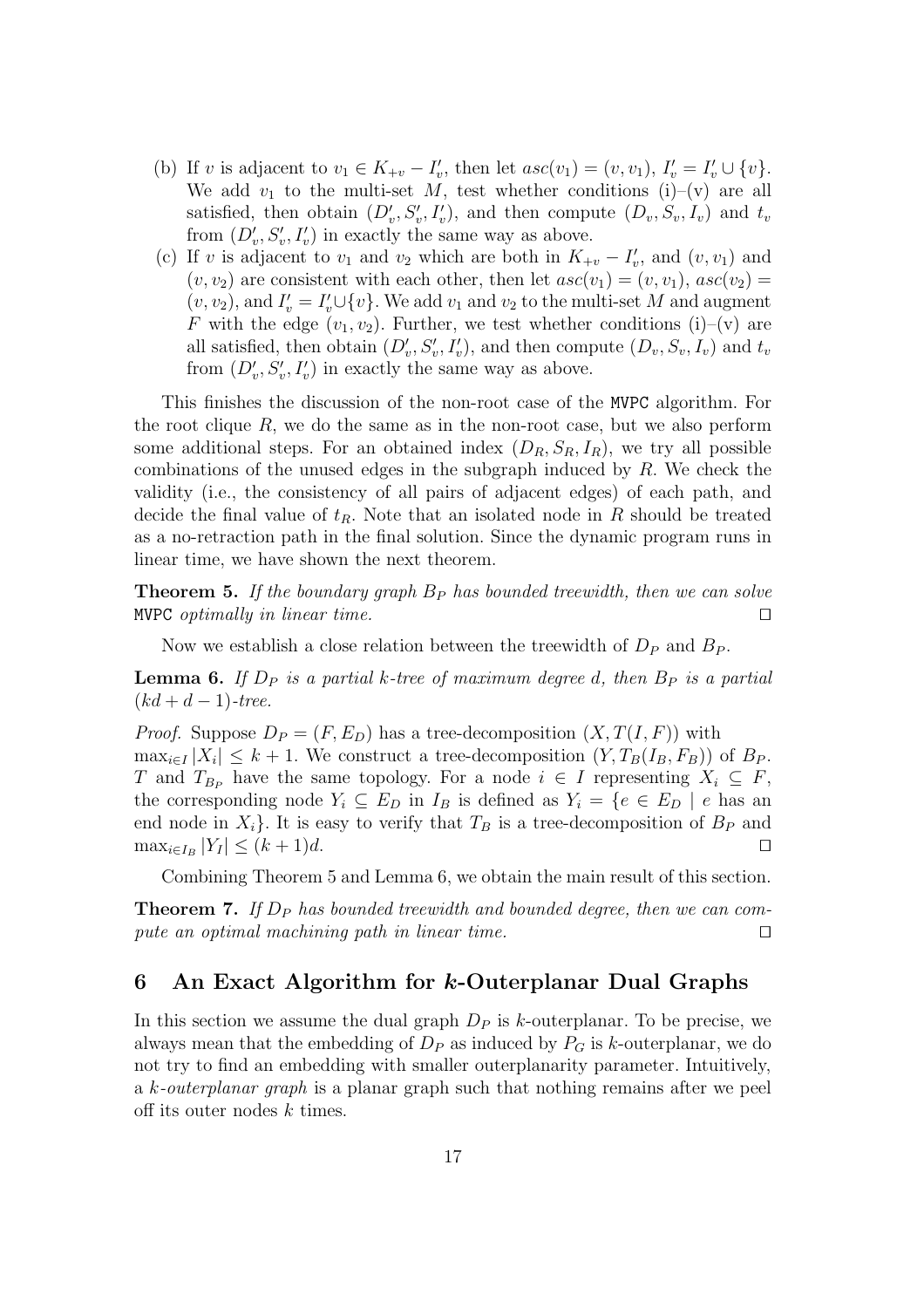**Lemma 8.** If  $D_P$  is k-outerplanar, then  $B_P$  is  $(2k)$ -outerplanar.

*Proof.* Given an embedding of  $D_P = (F, E_D)$  in the plane, we construct an embedding of  $B_P$ . One way to construct  $B_P$  from  $D_P$  is to connect the c-nodes in  $F$  by edges cyclically around each f-node in  $F$ , removing self-loops and multiple edges (corresponding to nodes of degree one and two in  $F$ , respectively). Obviously, this gives a planar embedding of  $B<sub>P</sub>$ .

If a node  $v \in F$  is lying on the outer layer of the embedding of  $D_P$ , then there is an edge  $e = (v, w) \in E_D$  whose corresponding node  $v_e \in B_P$  is lying on the outer layer of the embedding of  $B_P$ . After peeling away the outer layer of  $B_P$ , all nodes of  $B<sub>P</sub>$  corresponding to the edges adjacent to v in  $D<sub>P</sub>$  have either been peeled off or have been exposed to the new outer face. Hence, peeling off the next layer of  $B<sub>P</sub>$  will remove all nodes of  $B<sub>P</sub>$  corresponding to the edges adjacent to v. Thus,  $B_P$  has at most twice the number of layers as  $D_P$ . □

Since any k-outerplanar graph has treewidth at most  $3k-1$  [9], combining Theorem 5 and Lemma 8 gives the main result of this section.

**Theorem 9.** If  $D_P$  is k-outerplanar, then we can compute an optimal machining path in linear time.  $□$ 

### 7 An Approximation Algorithm for Pockets with Holes

In this section we give a "best possible" approximation algorithm for the zigzag pocket machining problem for a pocket with  $h$  holes. We also treat the outside of P as a hole, the *exterior hole*, we actually have a total of  $h + 1$  holes. We basically make the problem easier by merging holes, thus reducing the number of holes, and sometimes even partitioning the pocket into several independent sub-pockets.

If two holes are connected by a c-edge, we can merge them by connecting them with a thin corridor along the c-edge. We then update  $D<sub>P</sub>$  by deleting the c-node corresponding to the c-edge that just vanished and its two incident edges. If these edges had been bridge edges, the pocket will actually be divided into two unconnected pockets. Fig. 6 shows the result of merging four holes of the pocket in Fig. 4 into a single hole.

Lemma 10. Merging two holes can change the minimum number of retractions by at most one.  $□$ 

Proof. Assume we merge two holes along c-edge e. If an optimal machining path p for P ends with  $e$  or leaves  $e$  on the same side (up or down) as it entered  $e$ , then  $p$  is still a valid machining path after merging the holes. Otherwise, we must cut p at  $e$ , increasing the number of retractions by one. If an optimal machining path  $p'$  for the merged holes traverses the new corridor along  $e$  only on one side,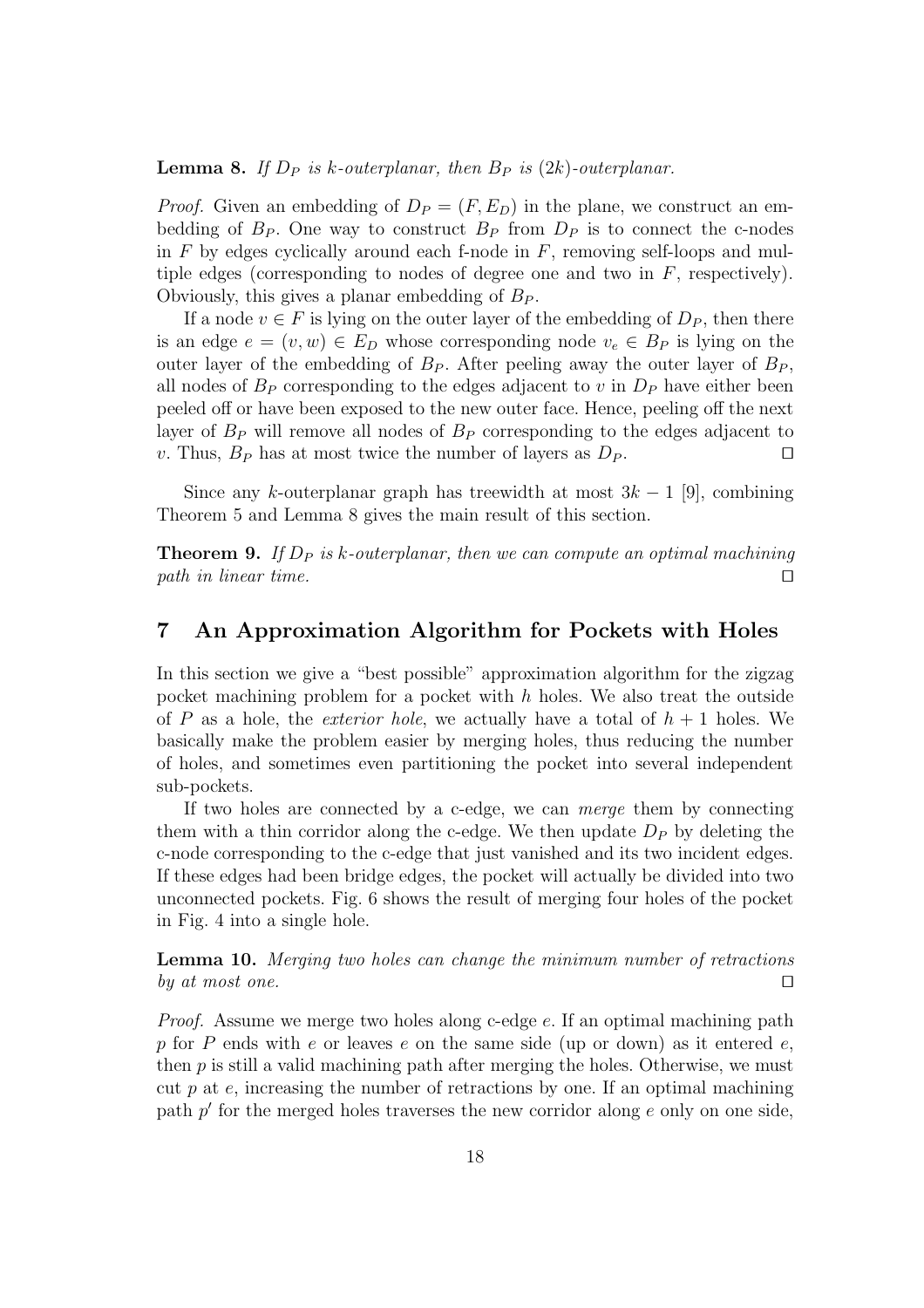

Fig. 4. A pocket with 23 holes. In particular,  $h_1 = 9$ ,  $h_2 = 7$ ,  $h_3 = 4$ , and  $h_4 = 3$ . The dashed edges are the c-edges. The f-nodes of  $D<sub>P</sub>$  are black, while the c-nodes are white. The thick solid edges indicate the four outer layers of  $D<sub>P</sub>$ , while the large black node in the middle together with its three white neighbors forms the fifth layer. The thin solid edges are the paths connecting nodes on two neighboring layers.

it can be used as a machining path for  $P$  (replacing the corridor by the c-edge e). Otherwise, one of the two no-retraction paths using the corridor must be split into two paths, increasing the number of retractions by one. ⊓⊔

Merging the  $h$  interior holes with the exterior hole would result in a simple pocket without holes, so we can efficiently compute a machining path with at most  $OPT + h$  retractions. To reduce the number of retractions, we use a similar approach as in [8]. The idea is to use merging of holes to partition the original pocket into several unconnected pockets whose dual graphs are k-outerplanar for some small  $k$ , because we know how to solve these subproblems efficiently (Theorem 9).

Let k be a fixed integer. Consider the layer structure of  $D<sub>P</sub>$  we obtain when we repeatedly peel off the nodes on the outer face. Let  $D_1 = D_P$  and let  $L_1$  be the set of nodes on the outer face of  $D_1$ . For  $i = 2, 3, 4, \ldots$ , we obtain  $D_i$  from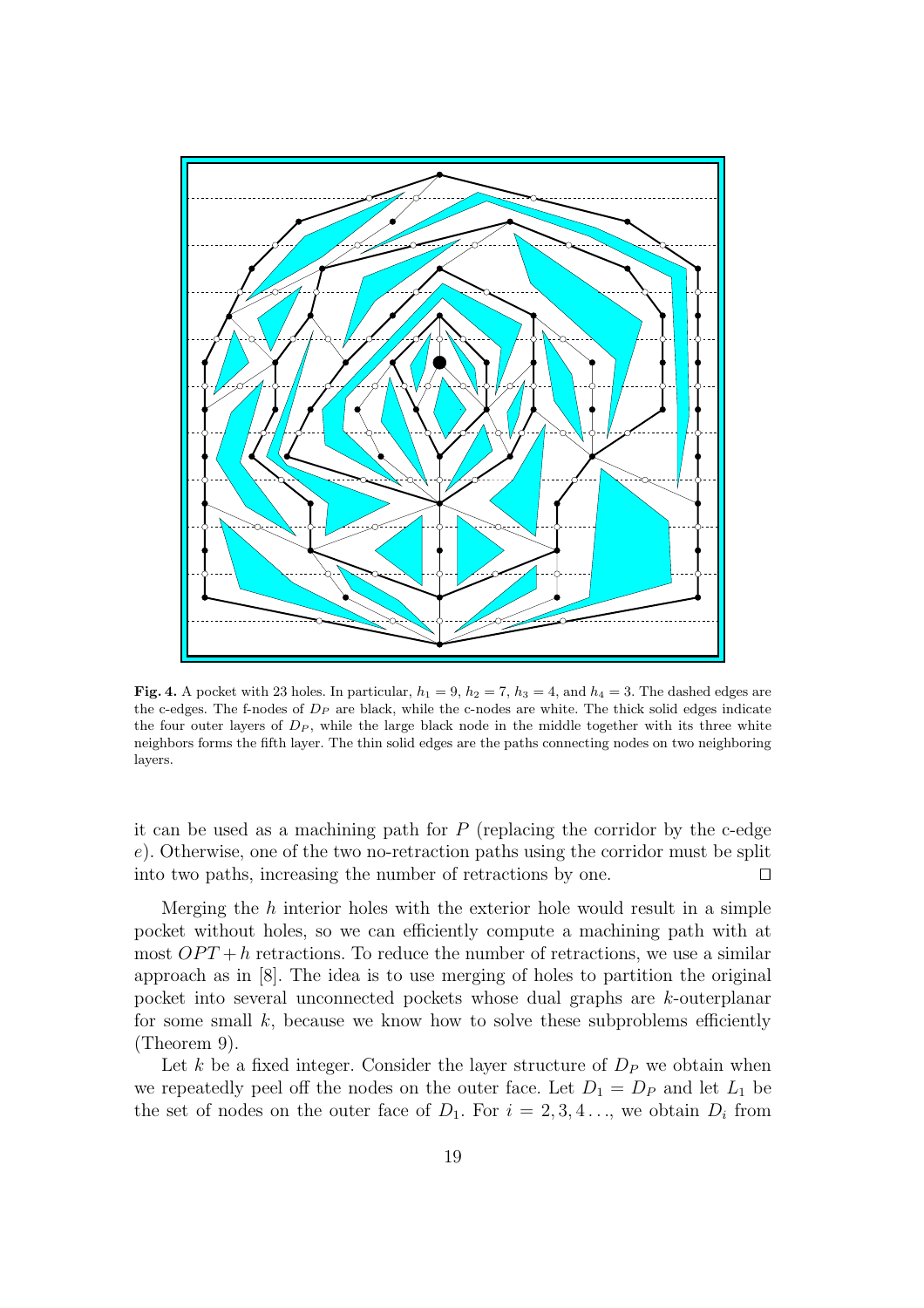

Fig. 5. The MVPC graph corresponding to the pocket in Fig. 4. The thick edges are the five layers of the graph.

 $D_{i-1}$  by removing the nodes in  $L_{i-1}$  and any incident edges.  $L_i$  is then again the set of nodes on the outer face of  $D_i$ . We call  $L_i$  the *i*-th *layer* of  $D_P$ . Note that a k-outerplanar graph has exactly k layers.

Any two neighboring layers are connected by several node-disjoint paths. Note that the subgraph induced by  $R_i = L_i \cup L_{i+1}$  consists of two rings (the layers  $L_i$ and  $L_{i+1}$ ) and node-disjoint paths connecting the two layers. Let  $h_i$  denote the number such paths. These paths divide  $R_i$  into  $h_i$  cells, where each cell corresponds to an interior hole of P. Thus,  $\sum_i h_i = h$ . See Fig. 4 for an example.

If we merge the  $h_i$  holes in  $R_i$  into a single ring-shaped hole (see Fig. 6),  $P_G$  is partitioned into two unconnected subpockets. If we do this for  $R_k, R_{2k}, R_{3k}, \ldots$ , we partition  $P_G$  into small pockets that are at most  $(k+1)$ -outerplanar (some parts of the paths we cut may remain as interior nodes of the k-th layer, making this embedding of the subpocket  $(k + 1)$ -outerplanar). We could also do this for  $R_{k+q}, R_{2k+q}, R_{3k+q}, \ldots$ , for some  $q = 0, 1, \ldots, k-1$ . Let  $H_q$  denote the total number of holes in  $R_{k+q}, R_{2k+q}, R_{3k+q}, \ldots$  Then there exists a q such that  $H_q \leq \frac{h}{k}$  $\frac{h}{k}$ .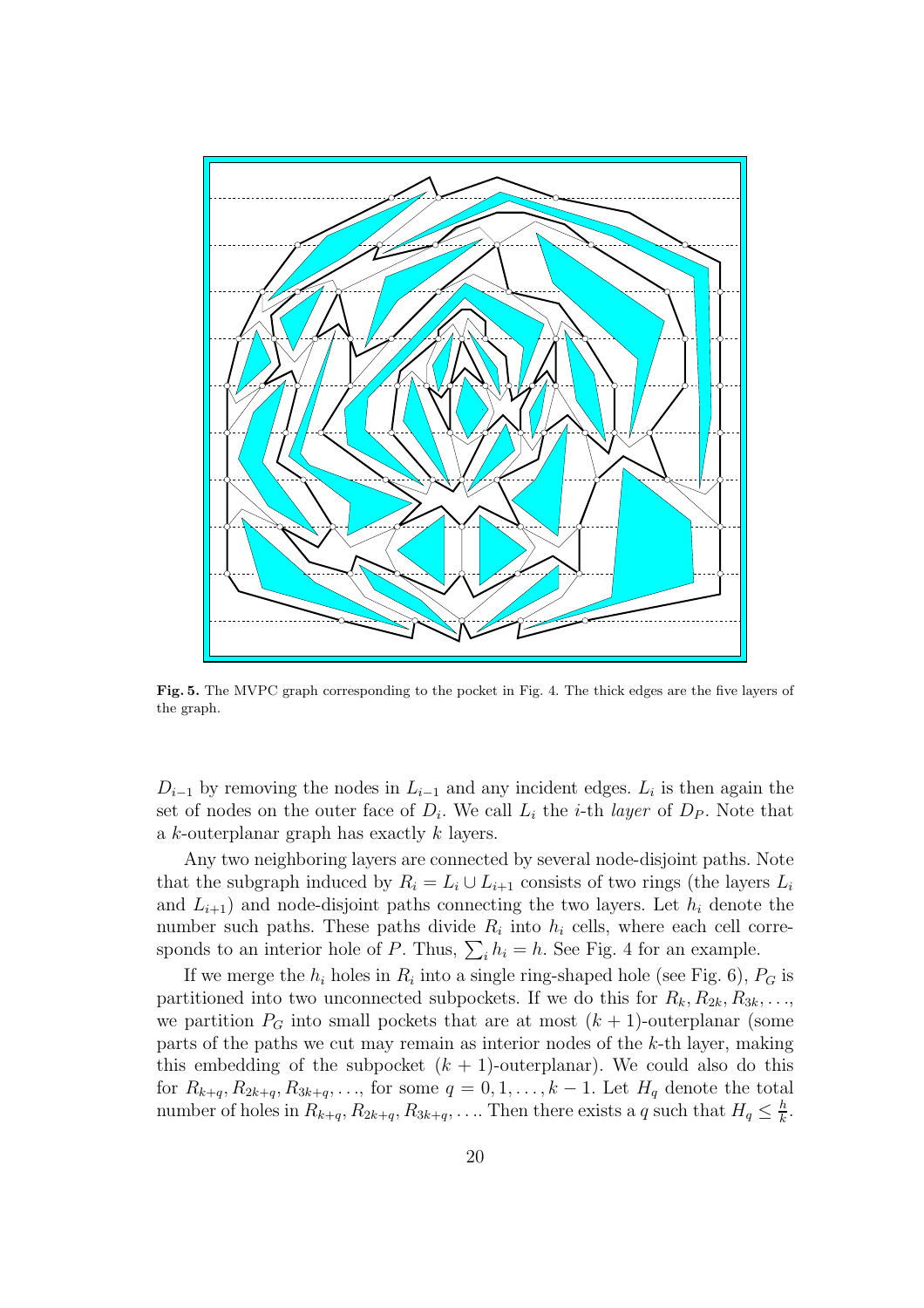

Fig. 6. Considering the pocket in Fig. 4 with  $k = 3$ , we can separate layers three and four by merging the four holes between the two layers in cyclic order. As a result, we obtain two independent components that are at most 4-outerplanar.

Using the techniques developed in Section 5, we can in linear time compute an optimal solution for each of the  $(k + 1)$ -outerplanar subpockets. The sum of the retractions for all  $(k + 1)$ -outerplanar graphs is at most  $OPT + H_q \leq OPT + \frac{h}{k}$ k by Lemma 10. Based on Lemma 10, we can then convert these solutions into a solution for P with at most  $OPT + \frac{2h}{k}$  $\frac{2h}{k}$  retractions. Choosing  $k = \frac{2}{\epsilon}$  $\frac{2}{\epsilon}$ , we have the following result.

Theorem 11. For arbitrary pockets, we can in liner time compute a machining path with at most  $OPT + \epsilon \cdot h$  retractions, for any constant  $\epsilon > 0$ , where h is the number of holes of the pocket. □

Note that  $h$  is not considered as a constant in the theorem above. Also, note that choosing  $k \geq n$  actually means that we solve the original problem directly (because  $D_P$  is at most *n*-outerplanar).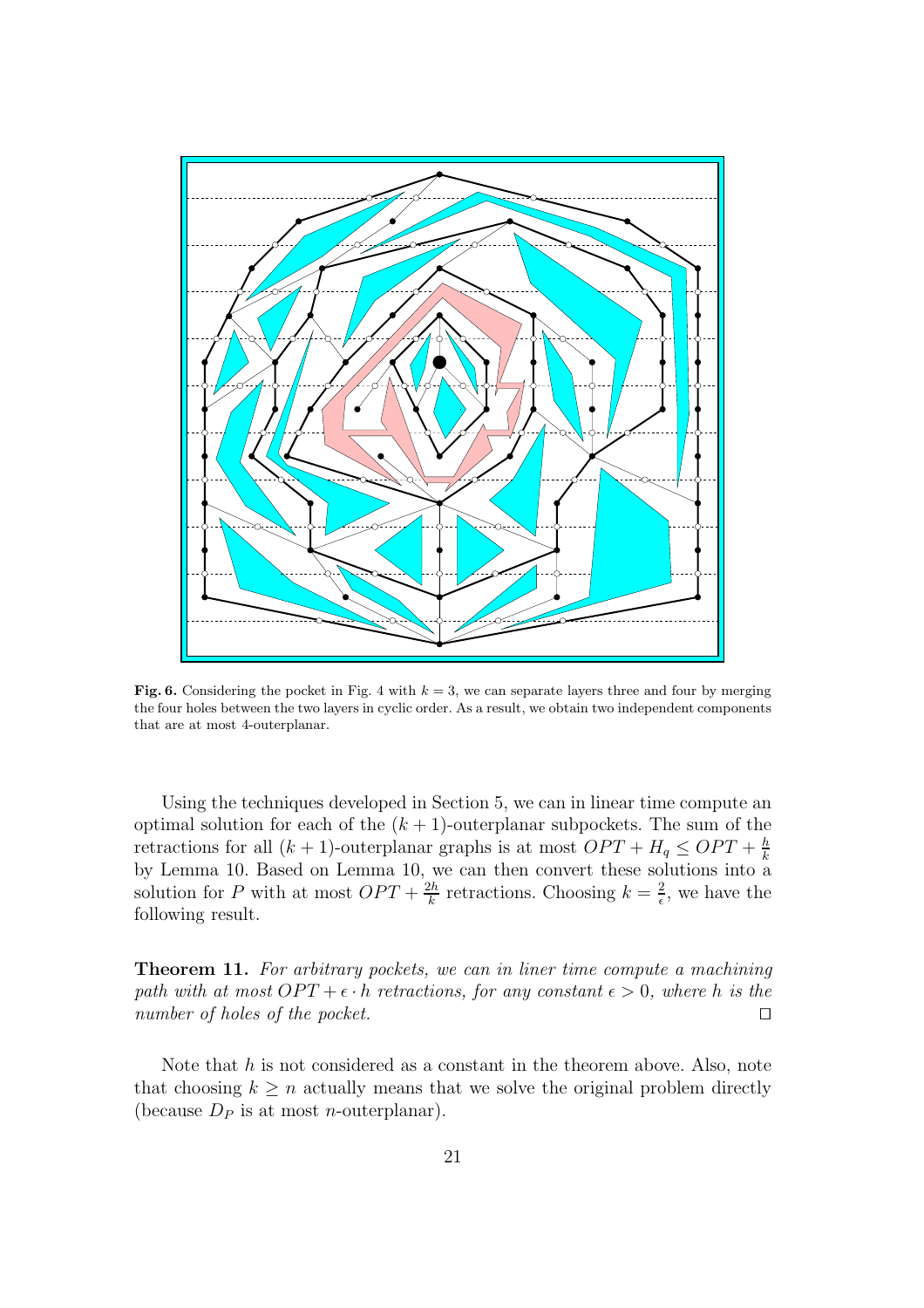### 8 Conclusions

We have presented a variety of exact and approximation algorithms for the problem of minimizing the number of retractions in 2D-milling. All our algorithms are based on dynamic programming techniques for trees (or graphs of bounded treewidth) and Baker's shifting technique for dividing a problem into independent subproblems of small treewidth.

In Theorem 11, we gave an algorithm with an additive approximation term. This is a good outcome if the optimal solution has a high cost. However, for the cases with small optimum cost, we may prefer having an approximation algorithm with a multiplicative approximation factor, instead.

Another possible extension of our research may be to study more general cost functions. For example, the cost of a retraction might depend on the locations of the two endpoints of a jump.

### References

- 1. E. M. Arkin, M. A. Bender, E. D. Demaine, S. P. Fekete, J. S. B. Mitchell, and S. Sethia. Optimal covering tours with turn costs. In *Proceedings of the 11th Annual ACM-SIAM Symposium on Discrete Algorithms (SODA'01)*, pp. 138–147, 2001, and in *SIAM Journal on Computing*, 35(3):531– 566, 2005.
- 2. E. M. Arkin, S. P. Fekete, and J. Mitchell. Approximation algorithms for lawn mowing and milling. *Computational Geometry: Theory and Applications*, 17:25–50, 2000.
- 3. E. M. Arkin, M. Held, and C. L. Smith. Optimization problems related to zigzag pocket machining. In *Proceedings of the 7th Annual ACM-SIAM Symposium on Discrete Algorithms (SODA'96)*, pp. 419–428, 1996, and in *Algorithmica*, 26(2):197–236, 2000.
- 4. S. Arnborg, D. G. Corneil, and A. Proskurowski. Complexity of finding embeddings in a k-tree. *SIAM Journal on Algebraic Discrete Methods*, 8:277–284, 1987.
- 5. S. Arnborg, J. Lagergren, and D. Seese. Easy problems for tree-decomposable graphs. *Journal of Algorithms*, 12(2):308–340, 1991.
- 6. S. Arnborg and A. Proskurowski. Linear time algorithms for NP-hard problems restricted for partial k-trees. *Discrete Applied Mathematics*, 23:11–24, 1989.
- 7. S. Arya, S.-W. Cheng, and D. M. Mount. Approximation algorithm for multiple-tool milling. *International Journal of Computational Geometry and Applications*, 11(3):339–372, 2001.
- 8. B. Baker. Approximation algorithm for NP-complete problems on planar graphs. *Journal of the ACM*, 41(1):153–180, 1994.
- 9. H. L. Bodlaender. Some classes of graphs with bounded tree-width. *Bulletin of the EATCS*, 36:116–126, 1988.
- 10. H. L. Bodlaender. A linear time algorithm for finding tree-decompositions of small treewidth. *SIAM Journal on Computing*, 25:1305–1317, 1996.
- 11. R. B. Borie, R. G. Parker, and C. A. Tovey. Automatic generation of linear time algorithms from predicate calculus descriptions of problems on recursively constructed graph families. *Algorithmica*, 7(1-4):555–581, 1992.
- 12. L. K. Bruckner. Geometric algorithms for 2.5D roughing process of sculptured surfaces. In *Proceedings of the Joint Anglo-Hungarian Seminar on Computer-Aided Geometric Design*, 1982.
- 13. Bruno Courcelle. Graph structure and monadic second-order logic: Language theoretical aspects. In *Proceedings of the 35th International Colloquium on Automata, Languages and Programming (ICALP'08)*, pp. 1–13, 2008.
- 14. R. G. Downey and M. R. Fellows. *Parameterized Complexity*. Springer Verlag, New York, 1999.
- 15. M. R. Garey and D. S. Johnson, *Computers and Intractability A Guide to the Theory of NP-Completeness*, W. H. Freeman and Company, New York, 1979.